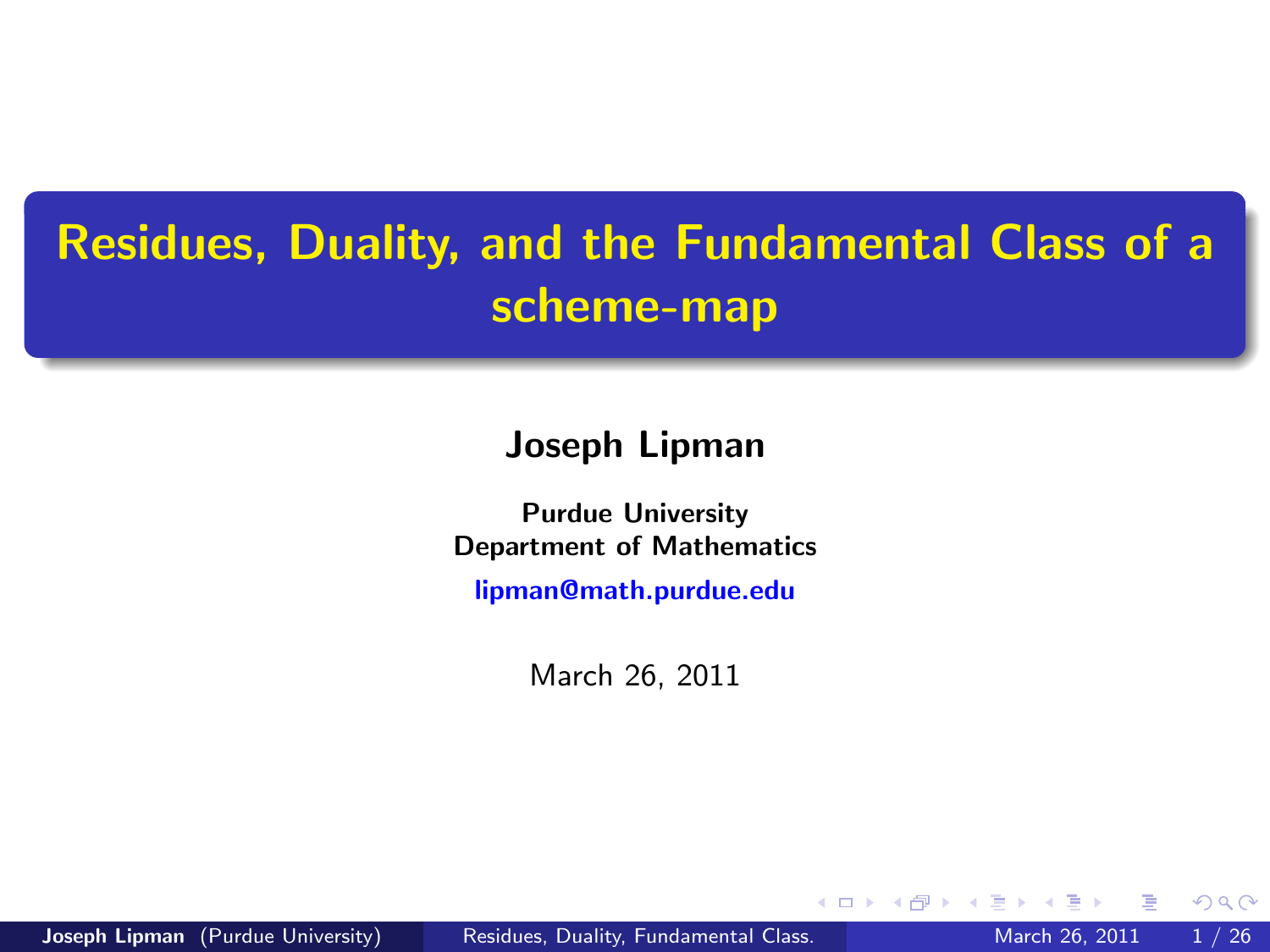# Complete notes for this lecture, with references for many assertions, at  $<$  http://www.math.purdue.edu/~lipman  $>$ .

So don't bother taking notes.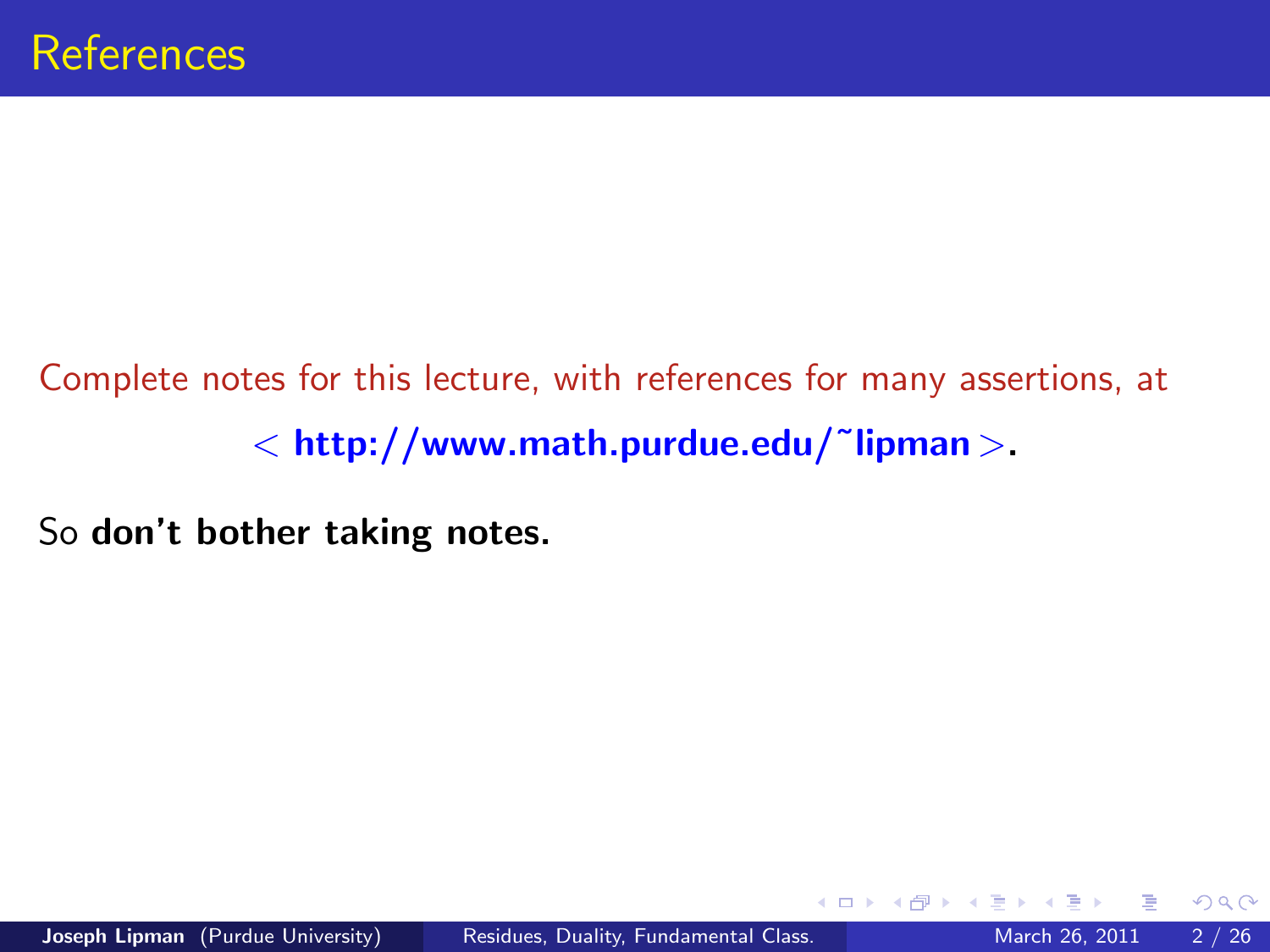

- [Regular differentials on algebraic varieties.](#page-13-0)
- [Higher-dimensional residues.](#page-18-0)
- [Residues, integrals and duality: the Residue Theorem.](#page-22-0)

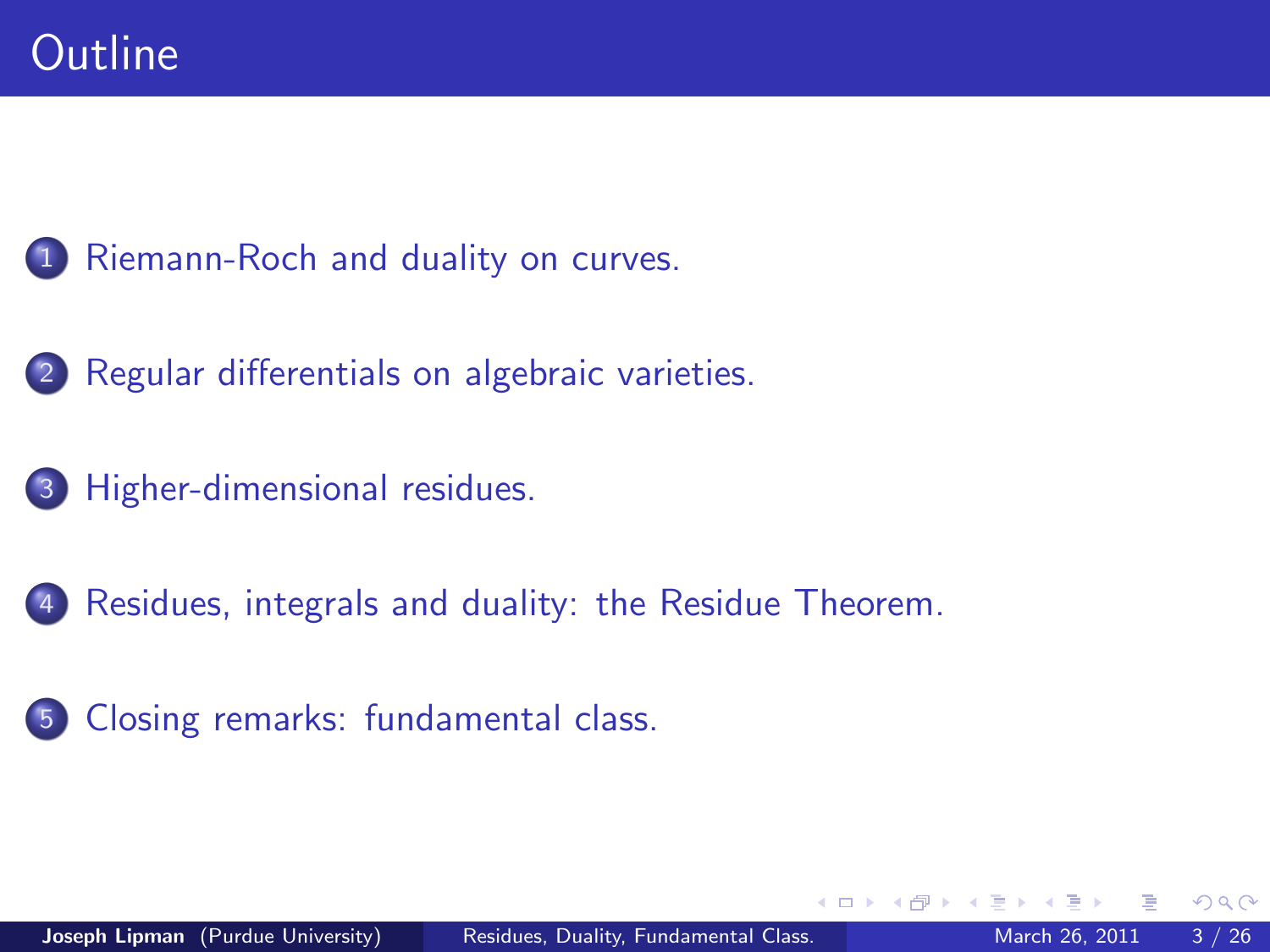$V:$  a projective curve over alg. closed field  $k$ .

$$
h^{i}(\mathcal{F}) := \dim_{k}(\mathrm{H}^{i}(V, \mathcal{F})) < \infty.
$$
 (*F* coherent *O*<sub>V</sub>-module, *i*  $\geq 0$ )  

$$
\chi(\mathcal{F}) := h^{0}(\mathcal{F}) - h^{1}(\mathcal{F})
$$
 (**Euler-Poincaré characteristic**).

For *invertible*  $F$ , the degree is the integer

$$
\deg(\mathcal{F}) := \chi(\mathcal{F}) - \chi(\mathcal{O}_V).
$$

This is the Riemann theorem, transformed into a definition.

<span id="page-3-0"></span> $200$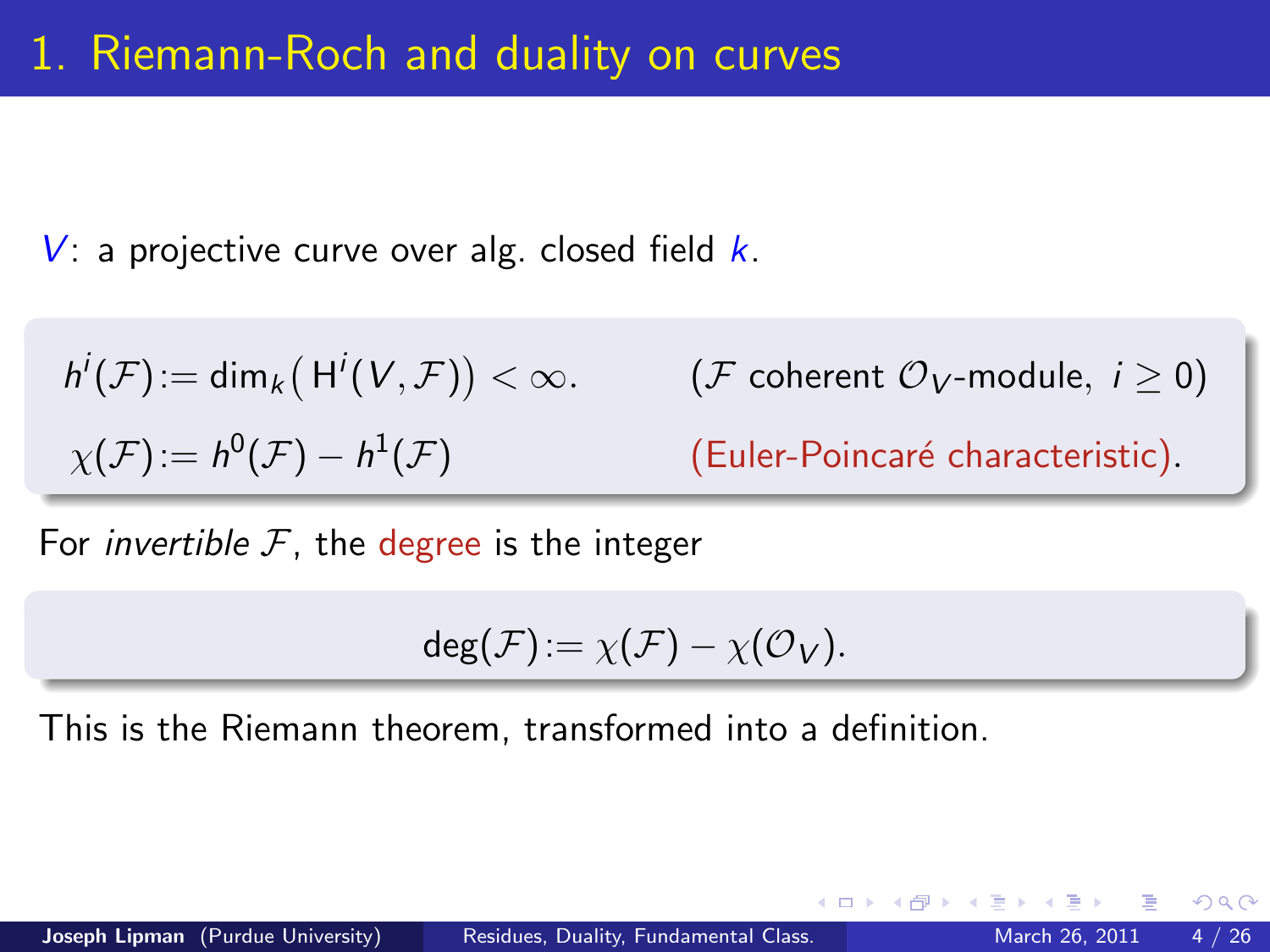Simple manipulations of exact sequences and their cohomology  $\implies$ 

#### Theorem

For invertible  $\mathcal{O}_V$ -modules  $\mathcal{L}_1$  and  $\mathcal{L}_2$ ,

 $deg(\mathcal{L}_1 \otimes \mathcal{L}_2) = deg(\mathcal{L}_1) + deg(\mathcal{L}_2).$ 

It follows that if  $\mathcal{L} \supset \mathcal{O}_V$  is invertible, and  $\mathcal{L}^{-1}$  is the invertible sheaf  $\mathcal{L}^{-1}\!:=\mathcal{H}\mathit{om}_{\mathcal{O}_{\mathcal{V}}}(\mathcal{L},\mathcal{O}_{\mathcal{V}})\subset \mathcal{O}_{\mathcal{V}}$  , then

$$
\deg(\mathcal{L}) = \dim_k(\mathcal{O}_V/\mathcal{L}^{-1}).
$$

It results via the correspondence between divisors and invertible sheaves that "degree" has the usual interpretation .

 $QQ$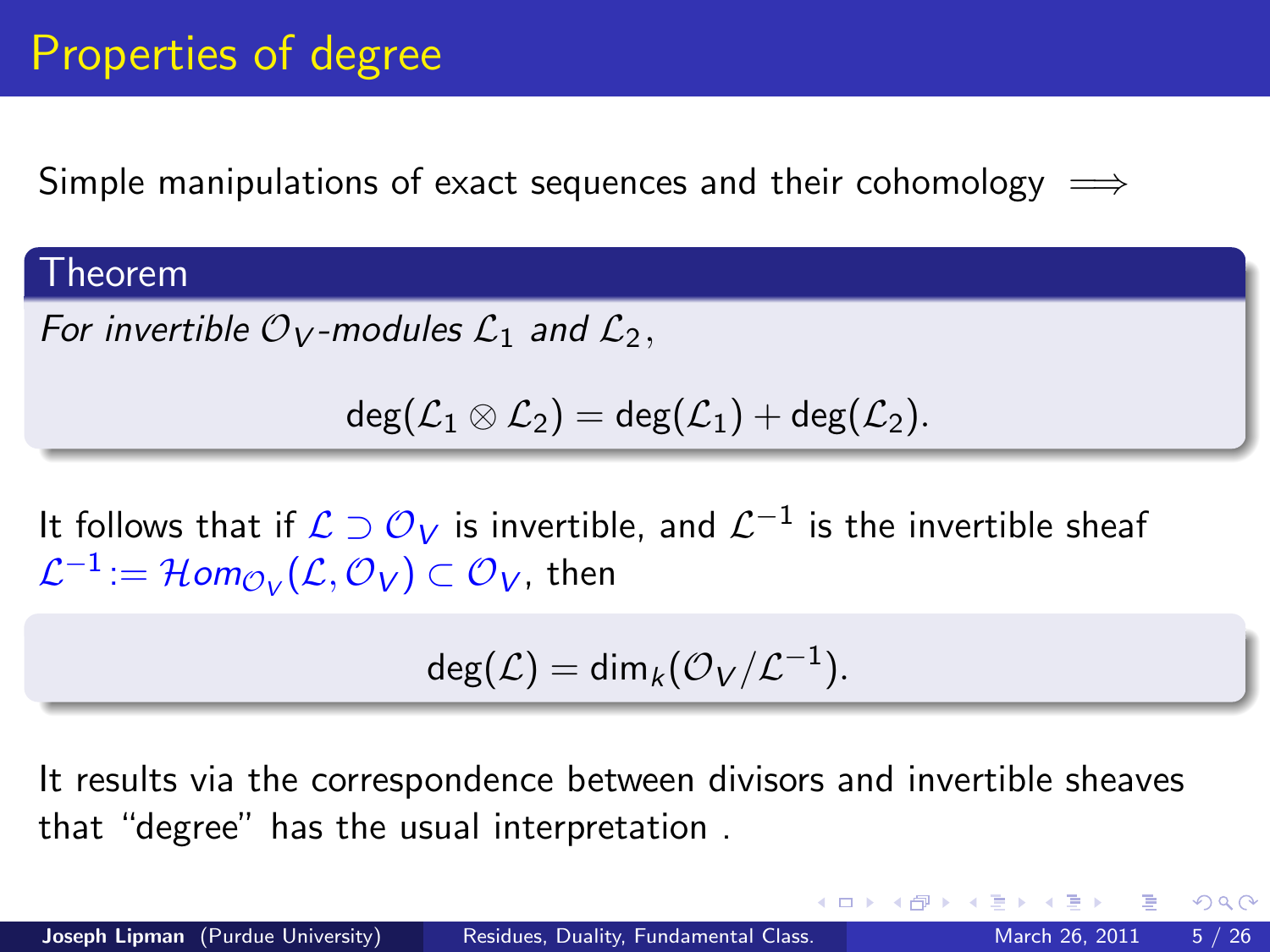Riemann problem: Find the dimension of a complete linear system.

Translates into finding  $h^0(\mathcal{L})$  for invertible  $\mathcal{L}.$ 

With  $g:=h^1({\cal O}_V)$ , the genus of  $V$ , rewrite  $deg({\cal L})=\chi({\cal L})-\chi({\cal O}_V)$  as

$$
h^0(\mathcal{L})=\deg(\mathcal{L})+1-g+h^1(\mathcal{L}).
$$

Preceding properties of deg( $\mathcal{L}$ ) make it easy to calculate. So need some information about  $h^1(\mathcal{L}).$ 

This is where Roch and duality come in.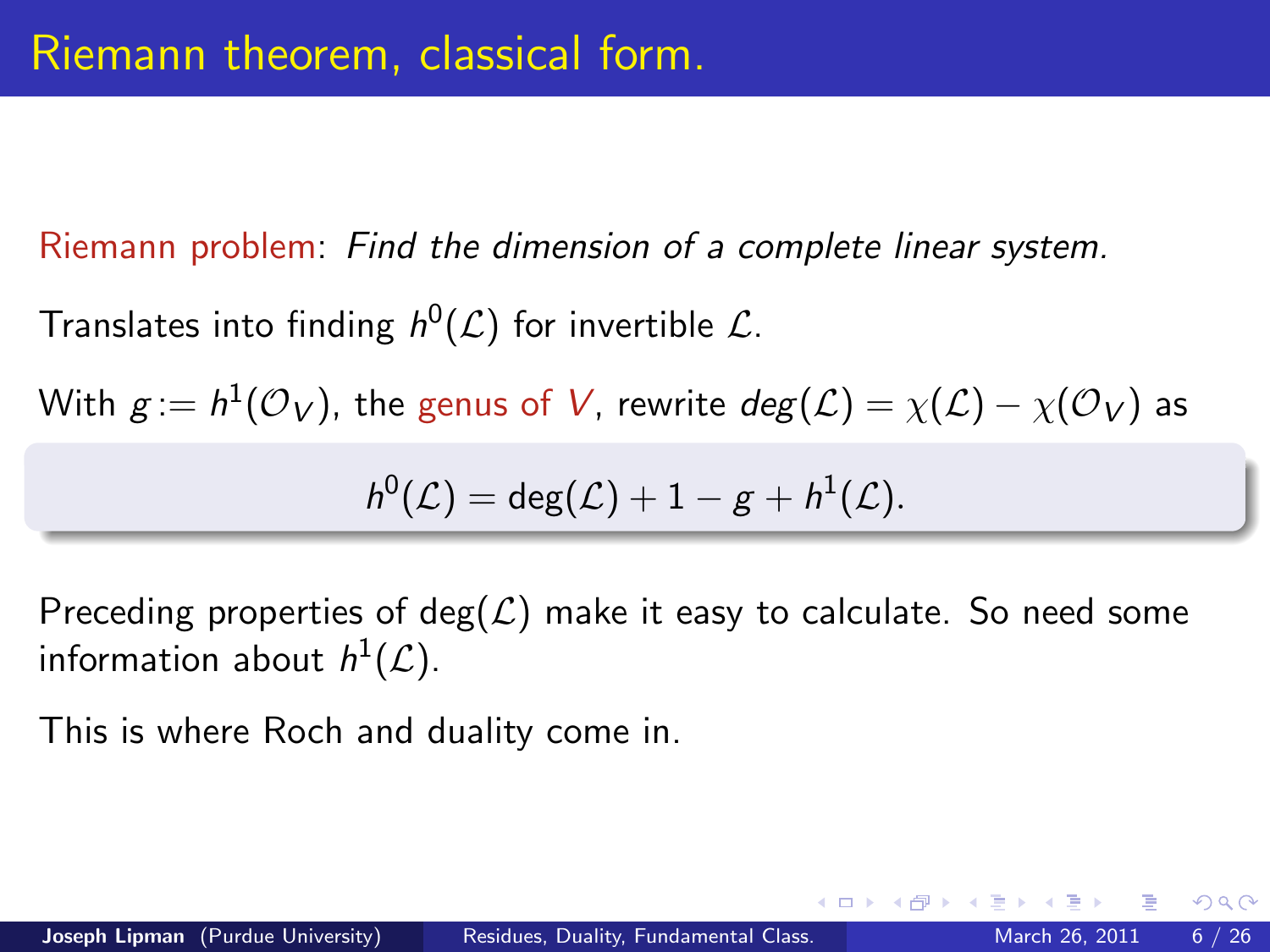Let  $\Omega = \Omega_{V/k}$  be the (invertible) sheaf of differential 1-forms on  $V/k$ .

Theorem (Roch: Global duality—in modern terms.)

For any invertible  $L$  there is a natural k-linear isomorphism

 $\mathsf{Hom}_{\mathcal{O}_V}(\mathcal{L}, \Omega) \cong \mathsf{H}^0(\mathcal{L}^{-1} \otimes \Omega) \; \xrightarrow{\sim} \; \mathsf{Hom}_k(\mathsf{H}^1(V, \mathcal{L}), k).$ 

Thus  $h^1$  becomes a somehow less mysterious  $h^0$ .

More elaborately  $\Omega$  is a *dualizing sheaf*, in the following sense: A pair  $(\omega,\theta)$  with  $\omega$  a coherent  ${\mathcal O}_V$ -module and  $\theta\colon\, \mathsf{H}^1(V,\omega) \to k$  a k-linear map such that for all coherent  $\mathcal{O}_V$ -modules F, the composition

 $\mathsf{Hom}_{\mathcal{O}_V}(\mathcal{F},\omega) \xrightarrow{\text{natural}} \mathsf{Hom}_k\!\! \big(\,\mathsf{H}^1(V,\mathcal{F}),\mathsf{H}^1(V,\omega)\big) \xrightarrow{\text{via }\theta} \mathsf{Hom}_k\!\! \big(\mathsf{H}^1(V,\mathcal{F}),k\big)$ 

is an isomorphism, is called a dualizing pair. Between any two such pairs ∃ unique iso. First component of such a pair called a dualizing sheaf. In fact, there is a canonical  $k$ -linear map

 $\int_V$ : H<sup>1</sup>(V, Ω)  $\longrightarrow$  k,

such that the pair  $(\Omega, \int_{\boldsymbol{V}})$  is dualizing—standing out in the isomorphism class of all dualizing pairs.  $QQ$ イロメ イ母メ イヨメ イヨ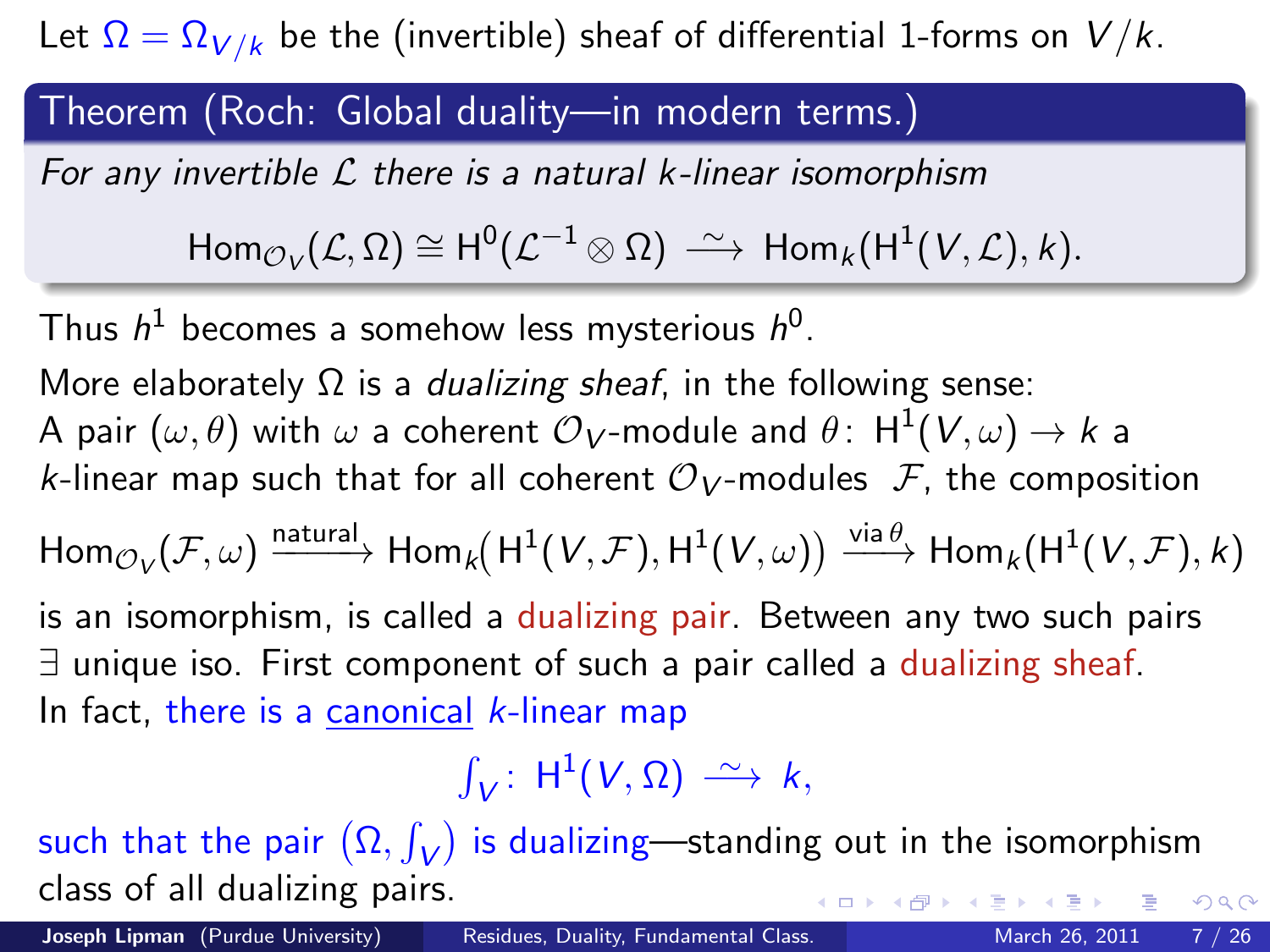# The residue map

The map  $\int_V$  is defined via residues, as follows.

 $k(V)$  = the field of rational functions on V.

 $\Omega_{k(V)}$  its vector space (one-dimensional) of relative  $k$ -differentials.

For any closed point  $v \in V$ , let  $H_v^i$  denote local cohomology supported at the maximal ideal  $m_V$  of the local ring  $\mathcal{O}_{V,V}$ .

As the  ${\mathcal O}_{V, v}$ -module  $\Omega_{k(V)}$  is *injective,* the local cohomology sequence associated to the natural exact sequence

$$
0\longrightarrow \Omega_{\rm v}\longrightarrow \Omega_{k(V)}\longrightarrow \Omega_{k(V)}/\Omega_{\rm v}\longrightarrow 0
$$

gives an isomorphism

$$
\Omega_{k(V)}/\Omega_{v} = \mathrm{H}_{v}^{0}(\Omega_{k(V)}/\Omega_{v}) \longrightarrow \mathrm{H}_{v}^{1}(\Omega).
$$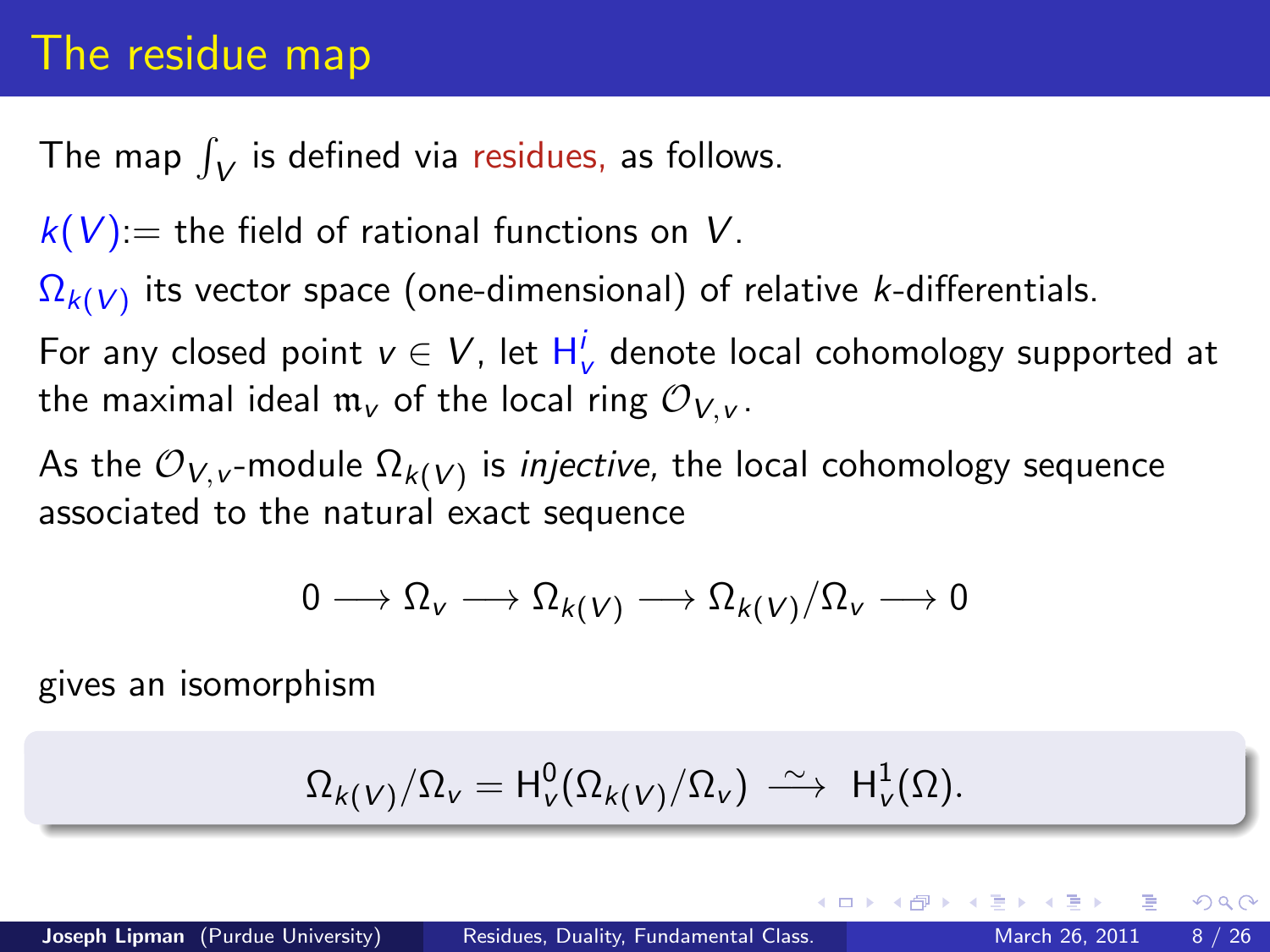### Theorem-Definition (Residue map)

There is a unique k-linear map

$$
\mathsf{res}_v\colon\,\mathsf{H}_v^1(\Omega)=\Omega_{k(V)}/\Omega_v\to k
$$

such that for any local coordinate  $t$  at  $v$ ,

$$
\begin{aligned} \operatorname{res}_{\nu}(t^{-1}dt + \Omega_{\nu}) &= 1\\ \operatorname{res}_{\nu}(t^a dt + \Omega_{\nu}) &= 0 \qquad (a < -1). \end{aligned}
$$

Classically (when  $k = \mathbb{C}$ ), res<sub>v</sub> sends  $\nu + \Omega_{\nu}$  to  $\frac{1}{2\pi i} \oint \nu$ .

There are algebraic proofs of the theorem, valid in all characteristics.

 $200$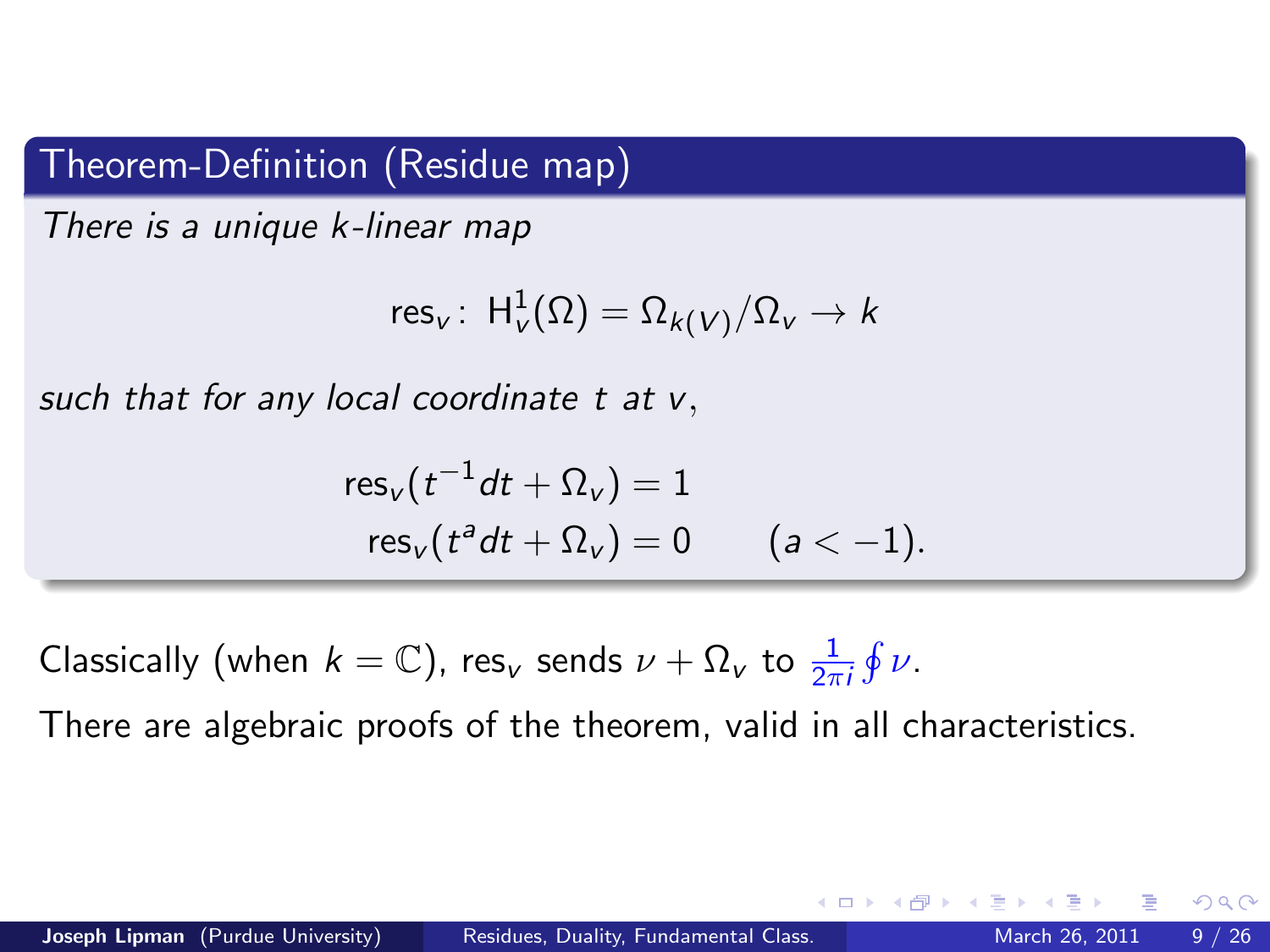$\hat{ }$  denotes completion at the maximal ideal  $\mathfrak{m}_{v}$  of the local ring  $\mathcal{O}_{V, v}$ .

## Theorem (Canonical local duality)

For all finitely generated  $\widehat{\mathcal{O}}_{V,v}$ -modules F, the composition

$$
\text{Hom}_{\widehat{\mathcal{O}}_{V,v}}(F,\widehat{\Omega}_{V,v})\xrightarrow{\text{natural}} \text{Hom}_{k}(H_{\hat{\mathfrak{m}}_{v}}^{1}F,\ H_{\hat{\mathfrak{m}}_{v}}^{1}\widehat{\Omega}_{V,v})\xrightarrow{\text{via} \text{res}_{v}} \text{Hom}_{k}(H_{\hat{\mathfrak{m}}_{v}}^{1}F,k)
$$

is an isomorphism.

In other words,  $(\Omega_{V,v},\mathsf{res}_v)$  is a canonical locally dualizing pair.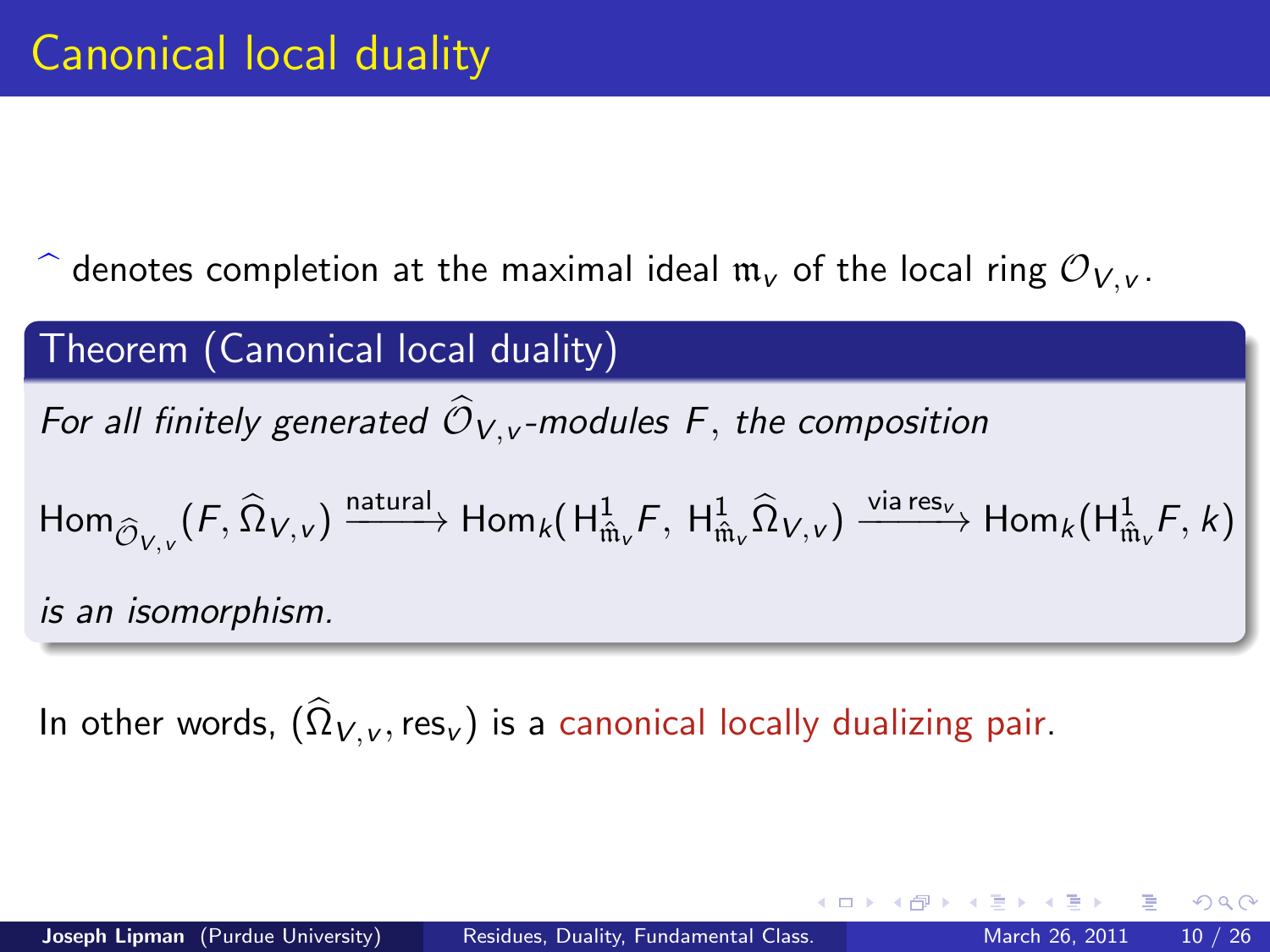## Globalization; Residue theorem

 $\Omega \subset \Omega$   $=$  constant sheaf of meromorphic differentials, sections  $\Omega_{k(V)}.$  $\Omega^*:=\overline{\Omega}/\Omega.$  For open  $\mathit{U}\subset\mathit{V}$  ,

$$
\Omega^*(U):=\oplus_{v\in U}\,\Omega_{k(V)}/\Omega_{V,v}\cong \oplus_{v\in U}\,\mathsf{H}^1_v(\Omega).
$$

 $\Omega$  is an *injective O<sub>V</sub>*-module, so the cohomology sequence associated to the natural exact sequence  $0\hookrightarrow \Omega \to \overline{\Omega} \to \Omega^* \to 0$  gives the *exact row* in



The key **residue theorem** says that the sum of the residues of a meromorphic differential is zero.

In other words, the map  $\oplus$ res $_{\mathsf{v}}$  annihilates the image of  $\Omega_{k(\mathsf{V})}$ ; that is  $\exists$  unique *k*-linear map  $\int_{\mathcal{V}} \colon \mathsf{H}^1(V,\Omega) \to k$  making preceding commute.

 $200$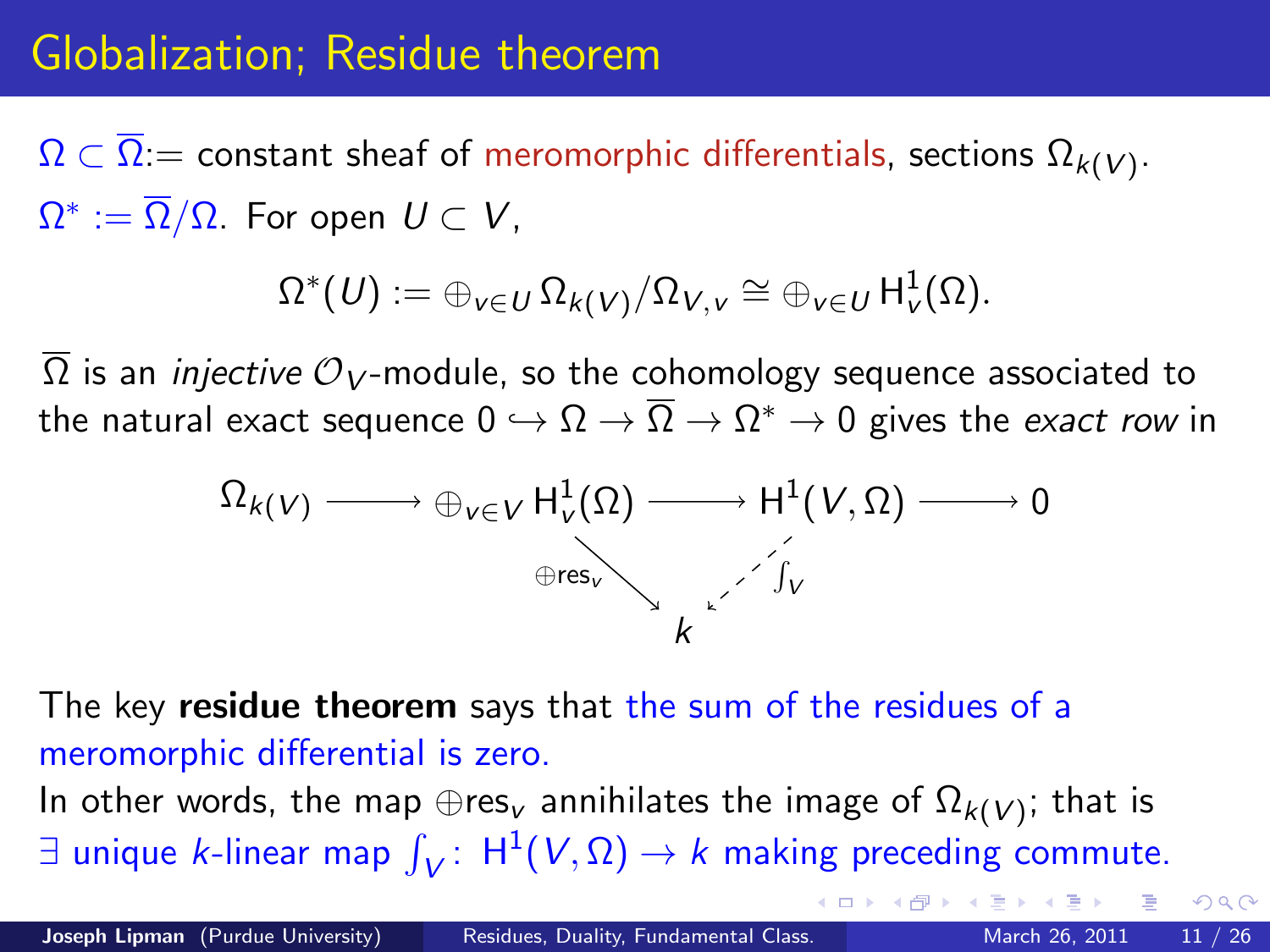Classically, by Stokes theorem, the sum of the residues of a meromorphic differential  $\nu$  is the integral of  $\nu$  around the (empty) boundary of V.

There are, of course, algebraic proofs of the residue theorem. Indeed, we are about to describe, algebraically, a higher-dimensional generalization.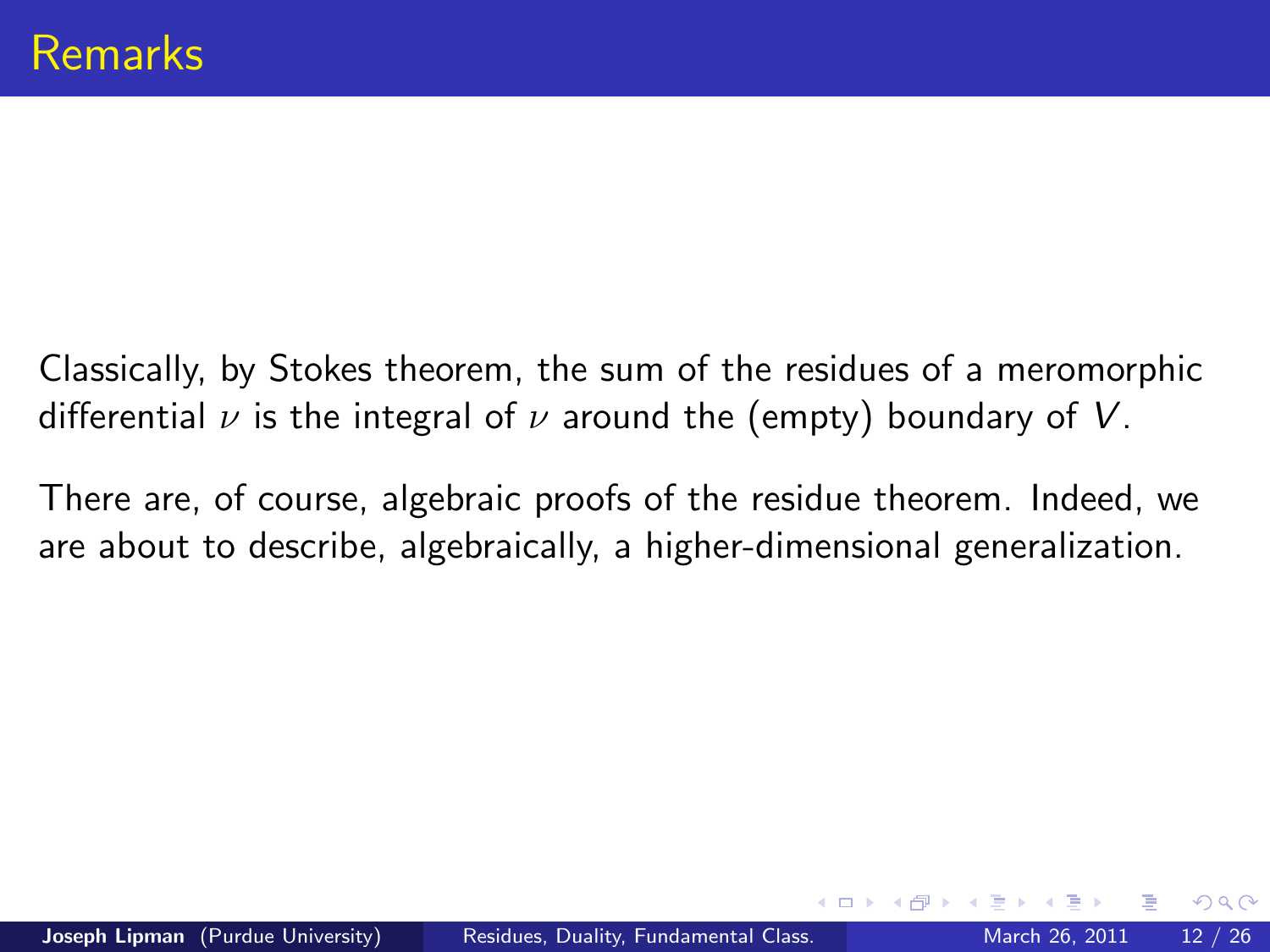- For smooth projective curves, differentials and residues give a canonical realization of, and compatibility between, global and local duality.
- <span id="page-12-0"></span>The present goal is to describe a similar canonical compatibility for arbitrary proper k-varieties.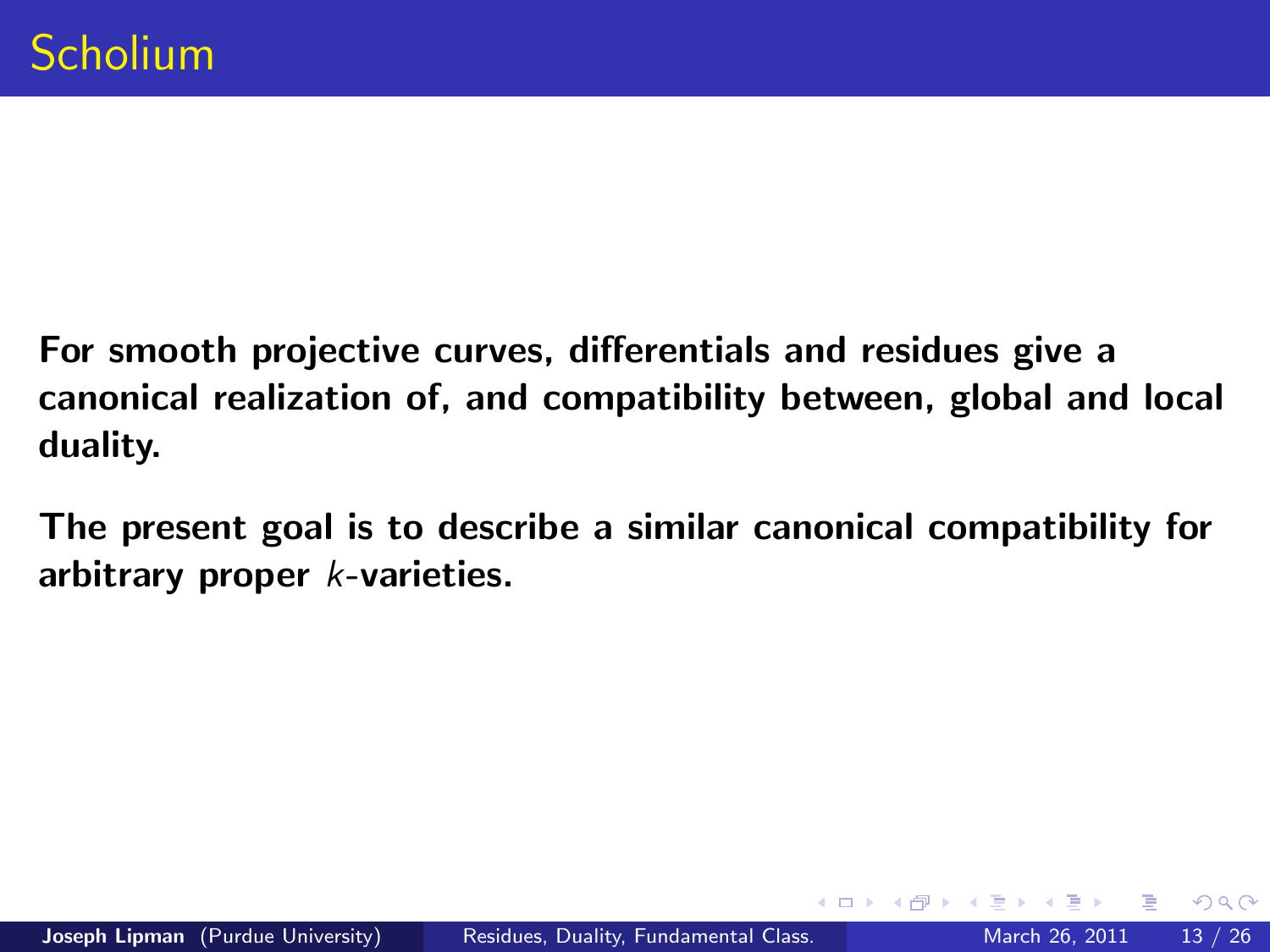# Some history

V: an *n*-dimensional variety proper over an algebraically closed field  $k$ .

A pair  $(\omega,\theta)$  with  $\omega$  a coherent  ${\mathcal O}_V$ -module and  $\theta\colon\, \mathsf{H}^n(V,\omega) \to k$  a k-linear map such that for all coherent  $\mathcal{O}_V$ -modules F, the composition

 $\mathsf{Hom}_{\mathcal{O}_V}(\mathcal{F},\omega) \xrightarrow{\mathsf{natural}} \mathsf{Hom}_k\!\! \left(\mathsf{H}^{\mathsf{\scriptscriptstyle{N}}}(V,\mathcal{F}),\mathsf{H}^{\mathsf{\scriptscriptstyle{N}}}(V,\omega)\right) \xrightarrow{\mathsf{via}\, \theta} \mathsf{Hom}_k\!\! \left(\mathsf{H}^{\mathsf{\scriptscriptstyle{N}}}(V,\mathcal{F}),k\right)$ 

is an isomorphism, is called a dualizing pair. Between any two such pairs ∃ unique iso. First component of such a pair called a dualizing sheaf.

### Some historical highlights for the above-mentioned generalization.

• Rosenlicht (1952 thesis): V a curve  $(n = 1)$ , dualizing sheaf a certain sheaf of "regular" meromorphic differentials (see below).

• Serre (1955 $\pm$ ): V normal, dualizing sheaf  $i_*i^*\wedge^n\Omega$ , where  $i\colon\thinspace U\hookrightarrow V$  is the inclusion into  $V$  of its (open) smooth part  $U$ .

• Grothendieck (1957):  $V$  embedded in projective  $N$ -space,  $V \subset \mathbb{P}^N_k$ , with (noncanonical) dualizing sheaf  $\mathcal{E}xt^{N-n}_{\mathbb{P}^N_{k}/k}({\cal O}_V,\wedge^n\Omega_{\mathbb{P}^N_{k}/k}).$  $\mathcal{E}xt^{N-n}_{\mathbb{P}^N_{k}/k}({\cal O}_V,\wedge^n\Omega_{\mathbb{P}^N_{k}/k}).$  $\mathcal{E}xt^{N-n}_{\mathbb{P}^N_{k}/k}({\cal O}_V,\wedge^n\Omega_{\mathbb{P}^N_{k}/k}).$ 

<span id="page-13-0"></span> $QQQ$ 

◆ 御 \* \* 重 \* \* 重 \* ~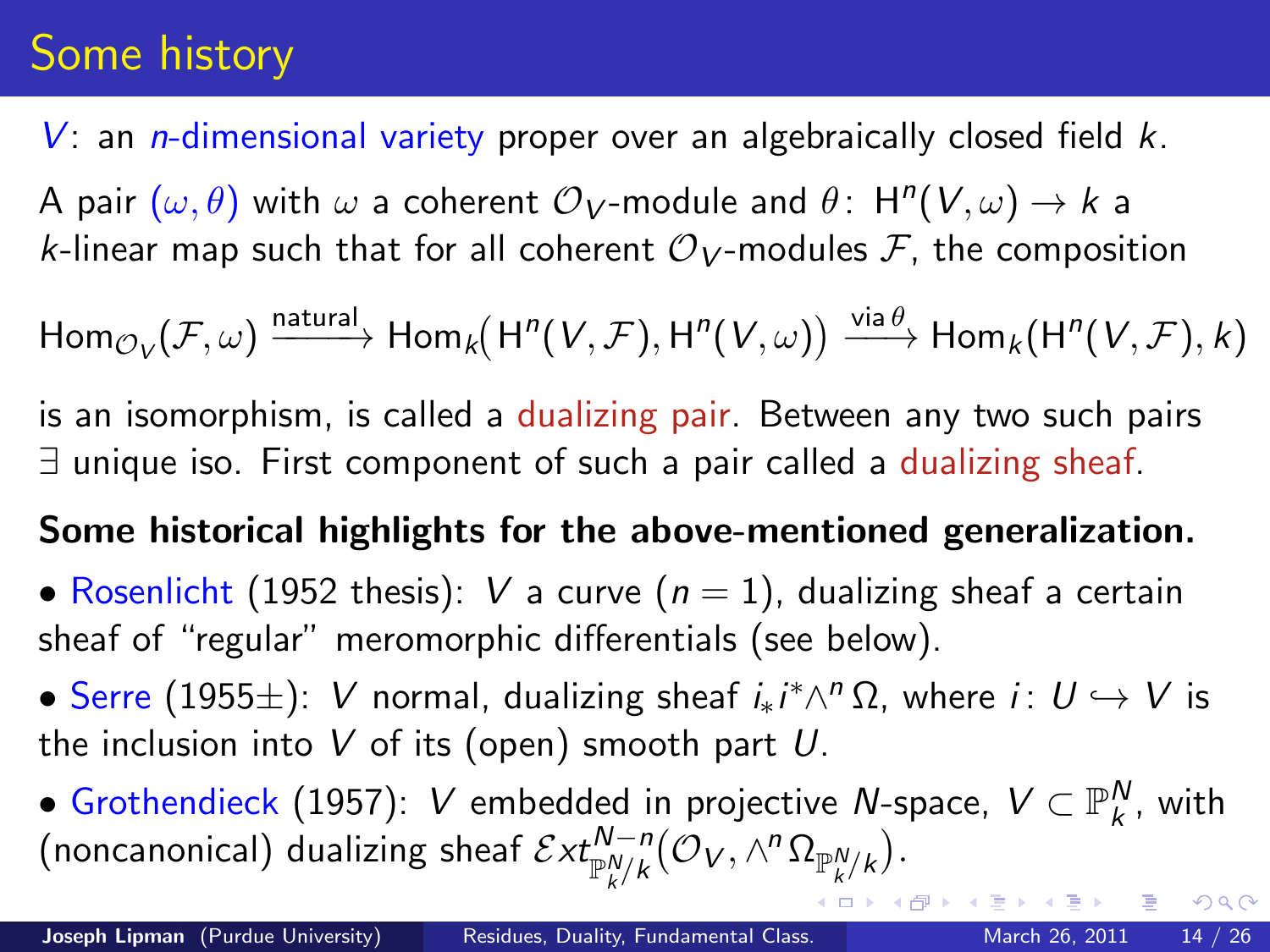- Grothendieck (1958): V arbitrary (proper/k), with existentially defined dualizing sheaf, the target of a canonical map (the fundamental class) with source  $\wedge^n \Omega$ , this map being an isomorphism over the smooth part of V—leading to vast generalization.
- Kunz (1975): V projective over k, with dualizing sheaf of regular meromorphic differentials, as explained below. This dualizing sheaf agrees with those of Rosenlicht and Serre when V is a curve or normal variety, respectively. It contains  $\wedge^n \Omega$ , with equality at smooth points
- $L$  (1984). *V* arbitrary (proper/k), with dualizing sheaf of regular differentials.

 $QQ$ 

イロト イ押ト イヨト イヨト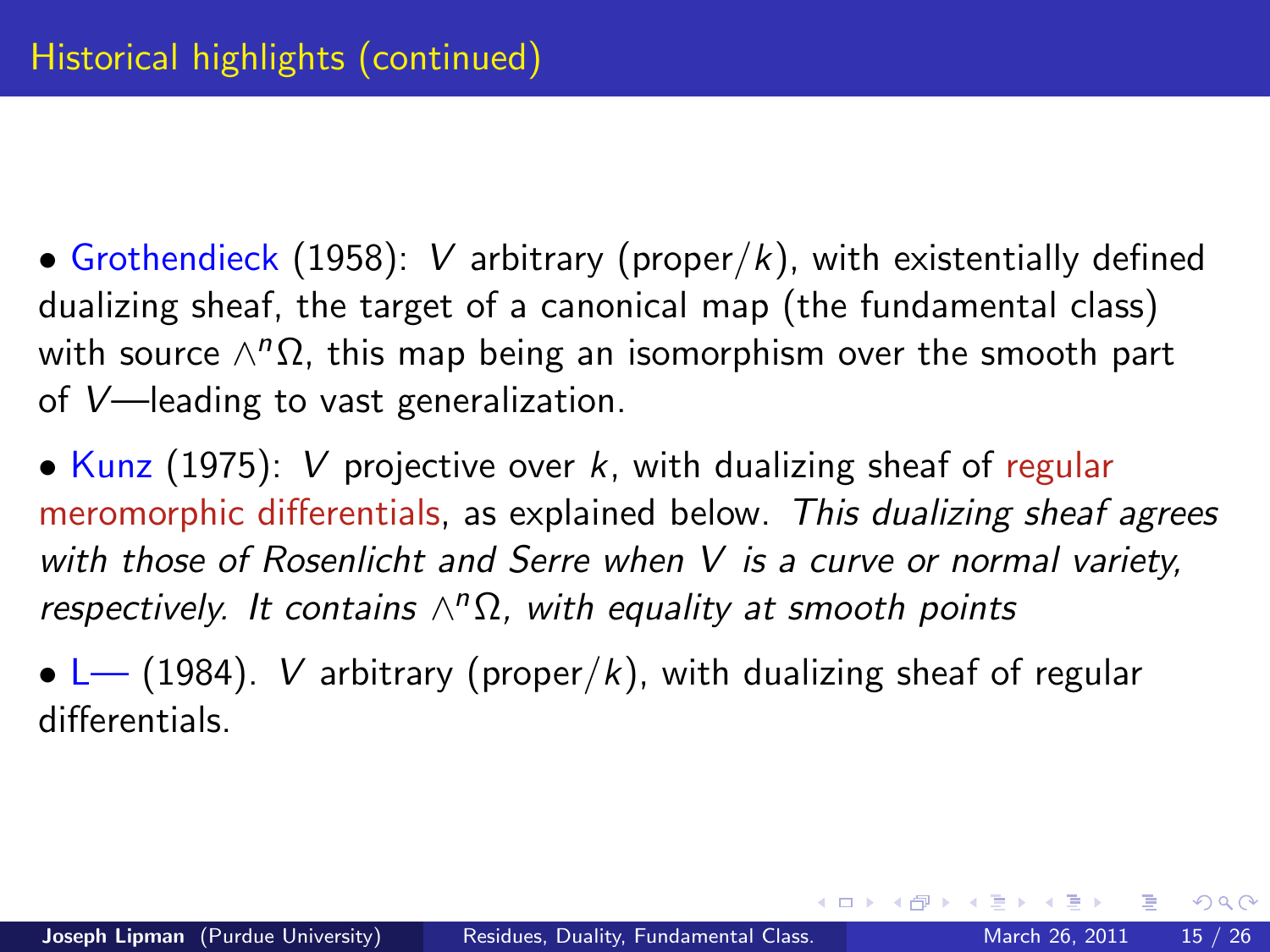Define "regular differentials."

 $C:$  an integral domain finitely generated over  $k$ ,

 $B \subset C$ : polynomial k-algebra in *n* variables over which C is finite, and such that the corresponding extension of fraction fields  $k(B) \subset k(C)$  is separable. (Such B exist, by Noether normalization.)

Setting  $\Omega^n\!:=\wedge^n\overline{\Omega}$ , one has the differential trace map

$$
\tau\colon \Omega_{k(C)/k}^n = k(C) \otimes_{k(B)} \Omega_{k(B)/k}^n \xrightarrow{\text{trace} \otimes 1} k(B) \otimes_{k(B)} \Omega_{k(B)/k}^n = \Omega_{k(B)/k}^n.
$$

The generalized Dedekind complementary module is

$$
\omega_{\mathcal{C}/\mathcal{B}} := \{ \nu \in \Omega^n_{k(\mathcal{C})/k} \mid \tau(\mathcal{C}\nu) \subset \Omega^n_{\mathcal{B}/k} \}.
$$

The C-module  $\omega_{C/B}$  does not depend on the choice of B. Kunz proved: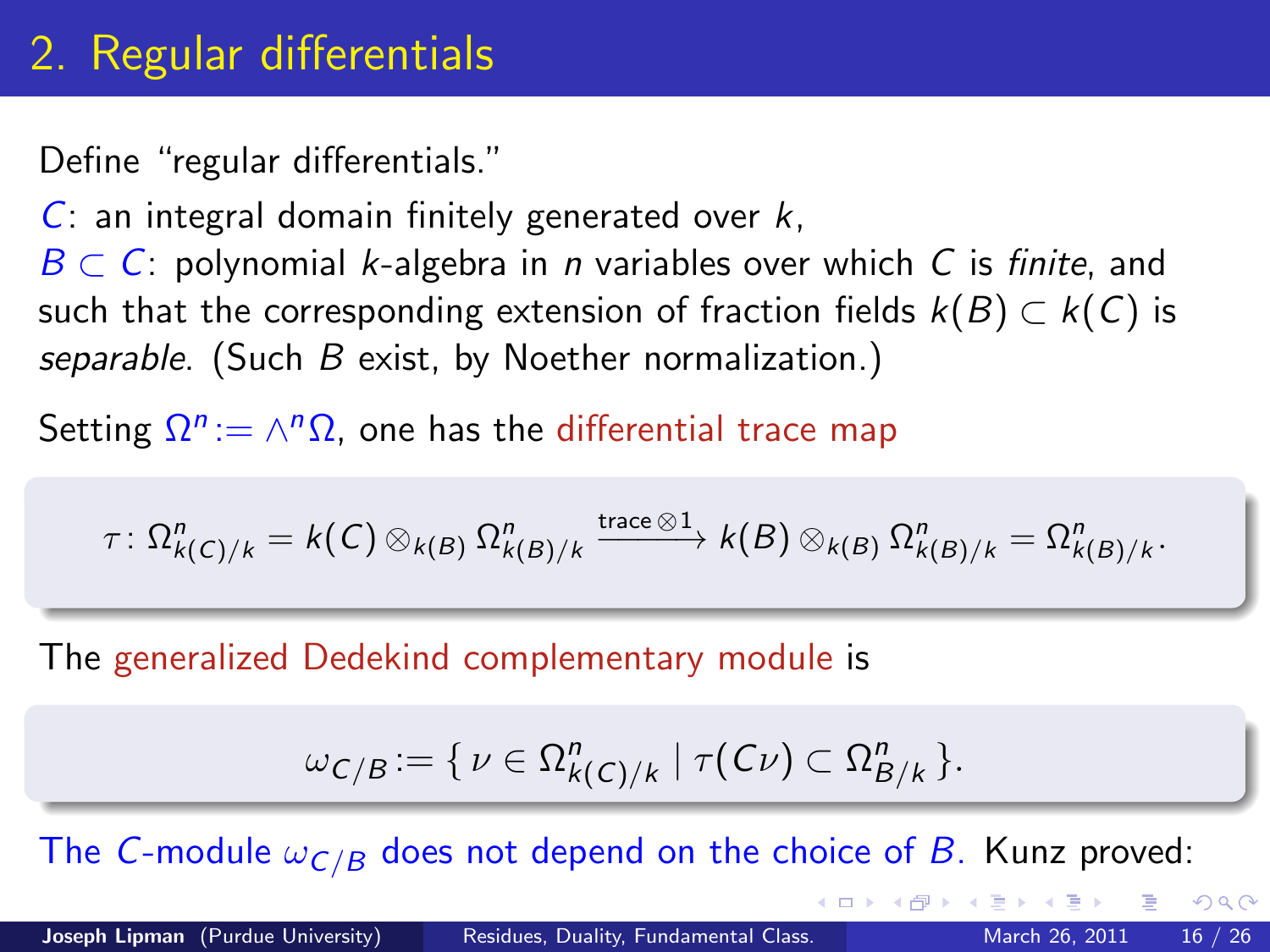#### Theorem

Lying between  $\Omega^n$  and the constant sheaf  $\,\overline{\Omega}{}^n$  of meromorphic differential n-forms, there is a unique coherent  $\mathcal{O}_V$ -module  $\omega$  such that for any affine open subset  $U = \text{Spec } C \subset V$  and any  $B \subset C$  as above,

$$
\Gamma(U,\omega)=\omega_{C/B}.
$$

Sections of this  $\omega$  are called regular differential *n*-forms.

As before,the stalks  $\Omega_{\rm v}^n$  and  $\omega_{\rm v}$  are equal at any smooth point  ${\rm v}\in{\rm V}.$ 

And again, the sheaf of regular differentials is dualizing. This is not a trivial result, especially for nonprojective varieties.

Moreover, generalizing the above-described case of curves, there is a *canonical k*-linear  $\int_V: H^n(V, \omega) \to k$ , closely related to residues, such that the pair  $(\omega, \int_V)$  is dualizing.

The canonical dualizing pair  $(\omega, \int_V)$  is the main actor in this lecture.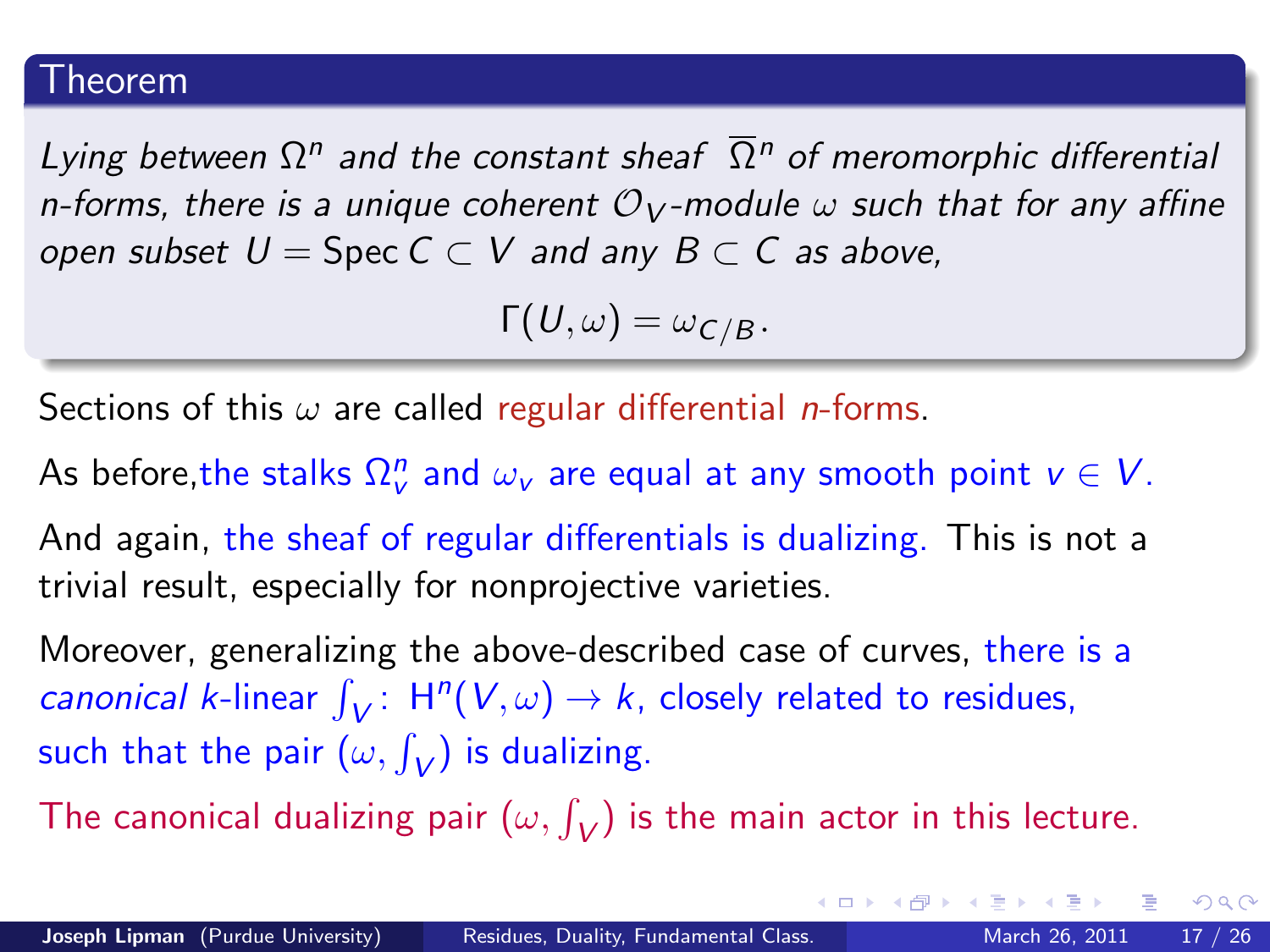### Example (Local complete intersection)

Suppose  $V \subset X$ , an N-dimensional variety, and that  $v \in V$  is a smooth point of X. Suppose further that  $\mathcal{O}_{V,v} = \mathcal{O}_{X,v}/(f_1,\ldots,f_{N-n})$  with  $(f_1, \ldots, f_{N-n})$  a regular sequence in  $\mathcal{O}_{X}$  . Let  $(x_1, \ldots, x_N)$  generate the maximal ideal of  $\mathcal{O}_{X, v}$ , the indexing being such that, with  $\bar{\mathsf{x}}_i$  the image of  $\mathsf{x}_i$  in  $\mathcal{O}_{\mathsf{V},\mathsf{v}}$ , the differentials  $d\bar{\mathsf{x}}_1,\ldots,d\bar{\mathsf{x}}_n$ generate  $\Omega_{k(V)}.$ 

Then  $\omega_{v}$  is freely generated over  $\mathcal{O}_{V, v}$  by the meromorphic *n*-form

$$
d\bar{x}_1 d\bar{x}_2 \cdots d\bar{x}_n/[\partial(f_1,\ldots,f_{N-n})/\partial(x_{n+1},\ldots,x_N)]^T
$$

where the denominator is the image in  $\mathcal{O}_{V,V}$  of a Jacobian determinant.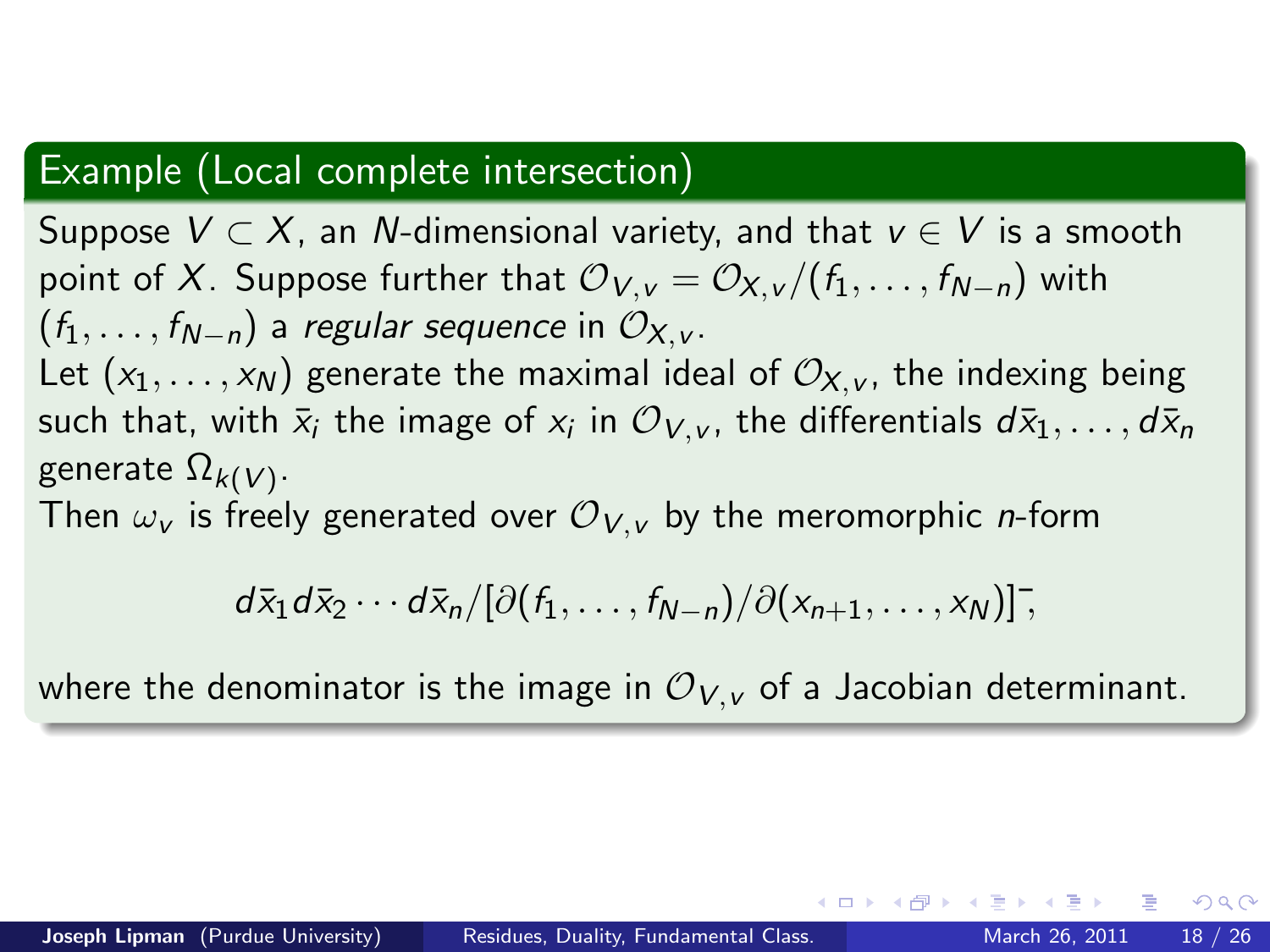# 3. Higher-dimensional residues

For any closed point  $v\in V$ ,  $\mathsf{H}^n_{v}$  is the functor assigning to an  ${\mathcal{O}}_{V,v}$ -module its *n*-th local cohomology module with supports at the maximal ideal  $m_v$ .

For any  $\mathcal{O}_V$ -module  $\mathcal{F}$ , set  $H^n_v \mathcal{F} := H^n_v \mathcal{F}_v$ , the local cohomology of the stalk of  $F$  at v.

As above,  $\omega$ : = sheaf of regular *n*-forms on V. To define the k-linear residue map

 $res_v: H_v^n(\omega) \to k$ ,

suppose first that  $v$  is a smooth point, so that  $\omega_v = \Omega_v^n$ . If  $m_v$  is generated by  $\mathbf{t} := (t_1, t_2, \dots, t_n)$  then the  $\mathcal{O}_{V, v}$ -module  $\omega_v$  is free of rank one, with basis

$$
dt_1dt_2\cdots dt_n:=dt_1\wedge dt_2\wedge\cdots\wedge dt_n
$$

 $(d: \mathcal{O}_{V, v} \rightarrow \Omega_{\mathcal{O}_{V, v}/k}$  being the universal derivation).

<span id="page-18-0"></span> $200$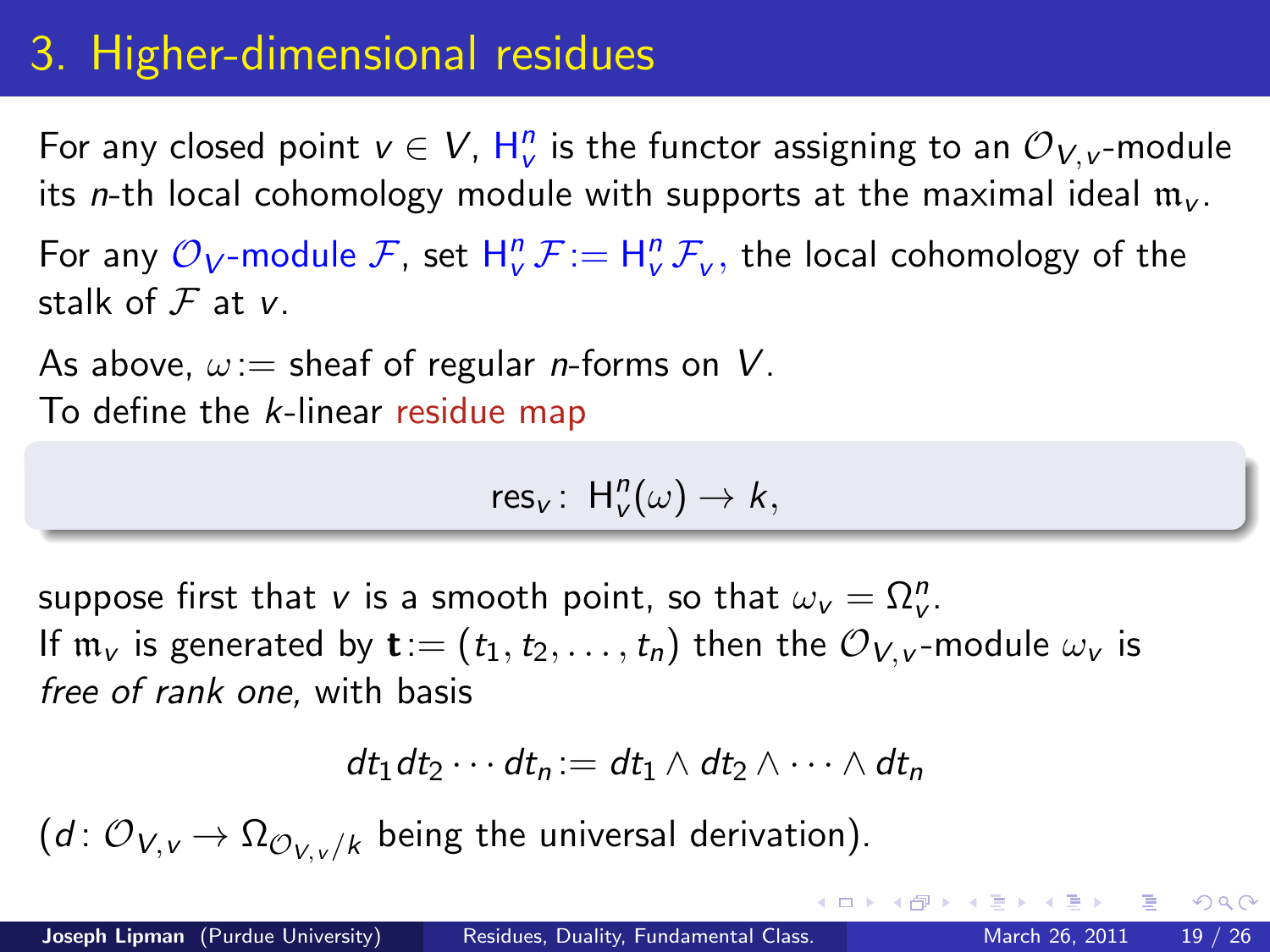It is known that  $H^n_\nu(\Omega^n_\nu)=H^n_\nu(\Omega^n_\nu)$  is the direct limit of the filtered family

$$
(\Omega_{\nu}^{\prime\prime}/\mathbf{t}^{\mathbf{a}}\Omega_{\nu}^{\prime\prime})_{\mathbf{a}}=(\widehat{\Omega}_{\nu}^{\prime\prime}/\mathbf{t}^{\mathbf{a}}\widehat{\Omega}_{\nu}^{\prime\prime})_{\mathbf{a}}
$$

where  $\mathbf{a} = (a_1, \ldots, a_n)$  runs through all *n*-vectors of positive integers,  $\mathbf{t}^{\mathbf{a}}:=t_1^{a_1}\ldots t_n^{a_n}$ , and the transition map from  $\mathbf{a}$  to  $\mathbf{a}'$   $(a'_i\geq a_i)$  is given by 1 multiplication by  $\mathbf{t}^{\mathsf{a}'-\mathsf{a}}$ . Thus with  $\pi_{\mathsf{a}}$  the natural composition

$$
\widehat{\Omega}^n_{\nu} \twoheadrightarrow \widehat{\Omega}^n_{\nu}/\mathbf{t}^{\mathbf{a}} \widehat{\Omega}^n_{\nu} \rightarrow H^n_{\nu}(\widehat{\Omega}^n_{\nu}),
$$

every element in  $\mathsf{H}^n_\mathsf{v}(\widehat{\Omega}^n_\mathsf{v})$  can be represented, non-uniquely, as

$$
\begin{bmatrix} \nu \\ t_1^{a_1},\ldots,t_n^{a_n} \end{bmatrix} := \pi_{\mathbf{a}}\nu.
$$

Note that  $\widehat{\mathcal{O}}_{V, v}$  is a power-series ring  $k[[t_1, \ldots, t_n]],$  so that any  $\nu \in \widehat{\Omega}_v^n$ can be represented as

$$
\nu=\sum_{\mathbf{a}\geq (0,\ldots,0)} c_{\mathbf{a}}\mathbf{t}^{\mathbf{a}} dt_1 dt_2\cdots dt_n \qquad (c_{\mathbf{a}}\in k).
$$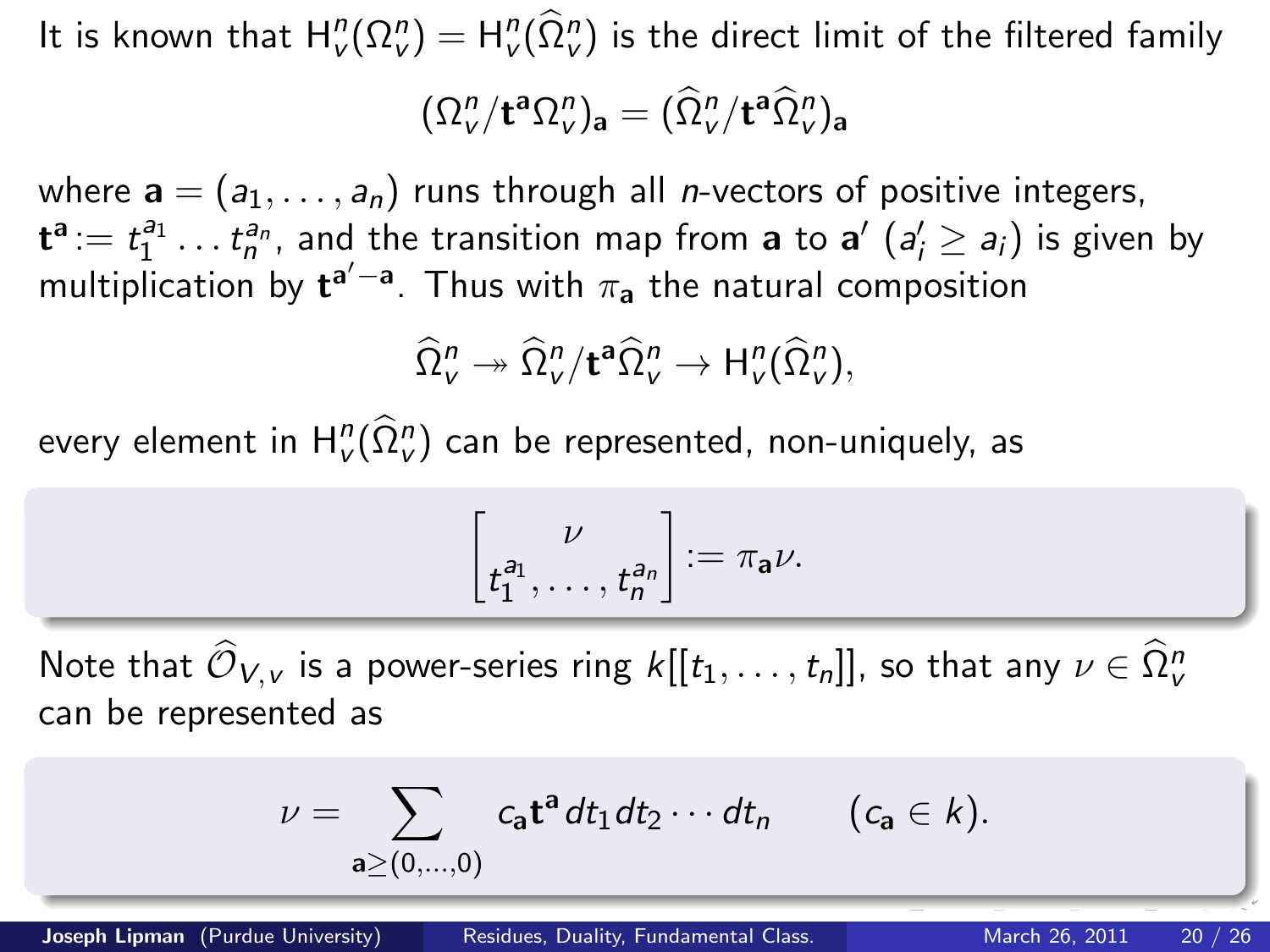### Theorem-Definition

There exists a unique k-linear map

$$
\operatorname{res}_v: H^n_v(\widehat{\Omega}^n_v) \to k
$$

such that for any  $(t_1,\ldots,t_n)$  as above and  $\nu=\sum_{\bf a}\,c_{\bf a}{\bf t}^{\bf a}\,dt_1dt_2\cdots dt_n,$ 

$$
\text{res}_{v}\left[\frac{\nu}{t_1^{a_1},\ldots,t_n^{a_n}}\right]=c_{(a_1-1,\ldots,a_n-1)}.
$$

Remarks. 1. Classically, res<sub>v</sub> is given by some integral.

2. There are a number of algebraic proofs, valid in all characteristics. The difficulty is to show that res<sub>v</sub> does not depend on the choice of **t**.

3. When  $n = 1$ , this res<sub>v</sub> is the same as the one in §1

つへへ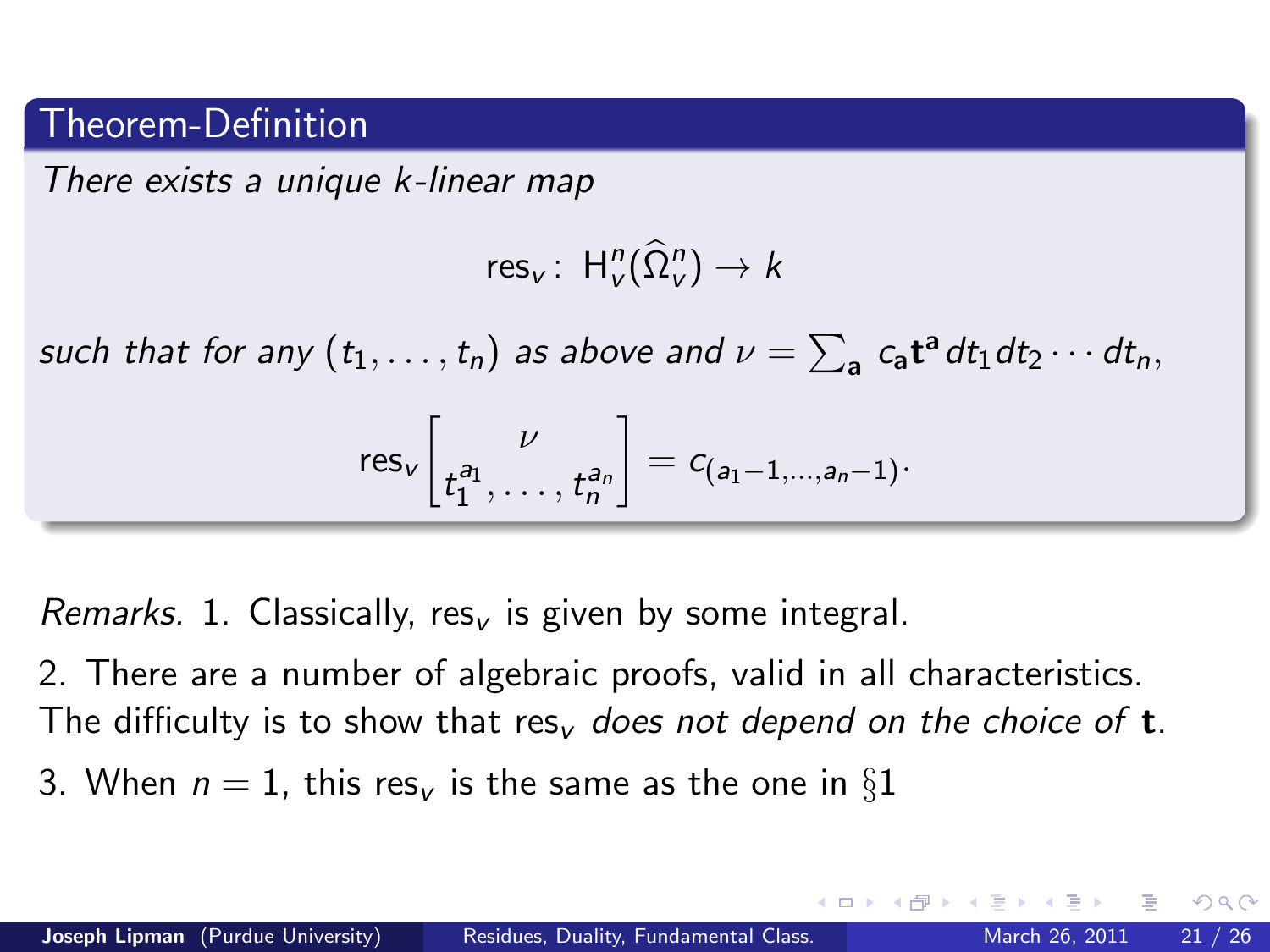**General case:** Given  $v \in V$ . Noether normalization  $\implies$ 

 $S = \mathcal{O}_{V,v}$  has a local *k*-subalgebra R that is the local ring of a point  $p \in \mathbb{P}^n_k$ , and such that  $S$  is a localization of a finite separable  $R$ -algebra.

It follows easily from the considerations in §2 that

the differential trace map induces a map  $\mathsf{H}^n_\mathsf{v}(\omega_{\mathsf{V},\mathsf{v}}) \to \mathsf{H}^n_\mathsf{p}(\Omega^d_{\mathbb{P}^n_{\mathsf{k}}/\mathsf{k}}).$ 

Compose this with res<sub>p</sub> (as just defined) to get a *k*-linear map  $res_v: H^n_v(\omega_{V,v}) \to k.$ 

This res<sub>v</sub> depends only on the k-algebra S, not the choice of V or of a Noether normalization of V. (Must be shown.) For example,  $\omega_{V,v}$  depends only on  $S$ , and not on the choice of  $V$ ; so we can denote this module by  $\omega_{v}$ .

Moreover, there is a definition of res<sub>v</sub> involving Hochschild homology, that doesn't need any choices.

 $QQ$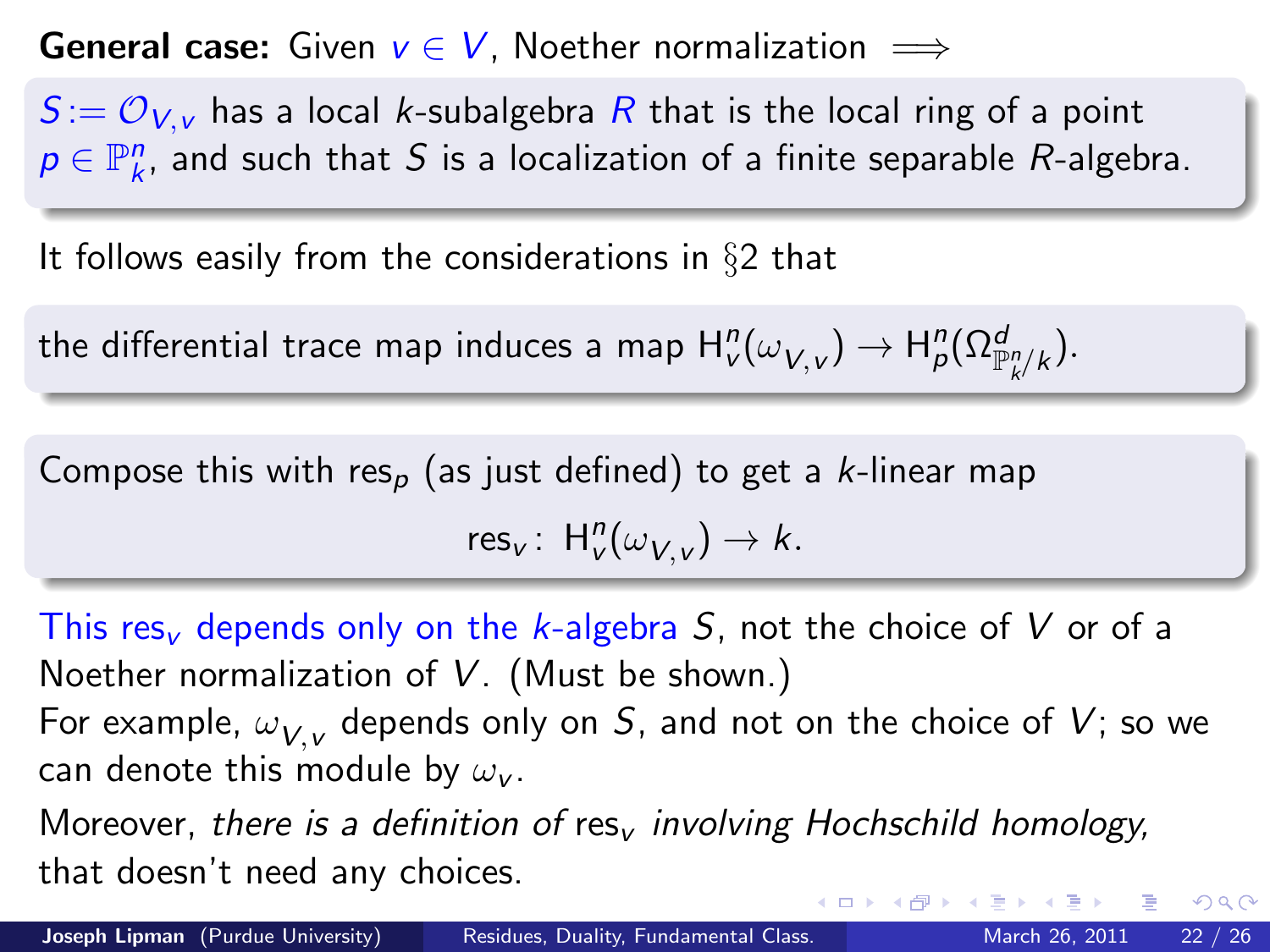Now here is the **main result**, expressing via residues and integrals a canonical realization of and compatibility between local and global duality.

### Theorem (Residue Theorem)

(i) (Canonical local duality). For all finitely generated  $\hat{\mathcal{O}}_{V,V}$ -modules F, the composition

<span id="page-22-0"></span>
$$
\text{Hom}_{\widehat{\mathcal{O}}_{V,v}}(F, \widehat{\omega}_{v}) \xrightarrow{\text{natural}} \text{Hom}_{k}(H_{v}^{n}F, H_{v}^{n} \widehat{\omega}_{v}) \xrightarrow{\text{via res}_{v}} \text{Hom}_{k}(H_{v}^{n}F, k)
$$

is an isomorphism.

In other words,  $(\widehat{\omega}_v, \text{res}_v)$  is a canonical locally dualizing pair.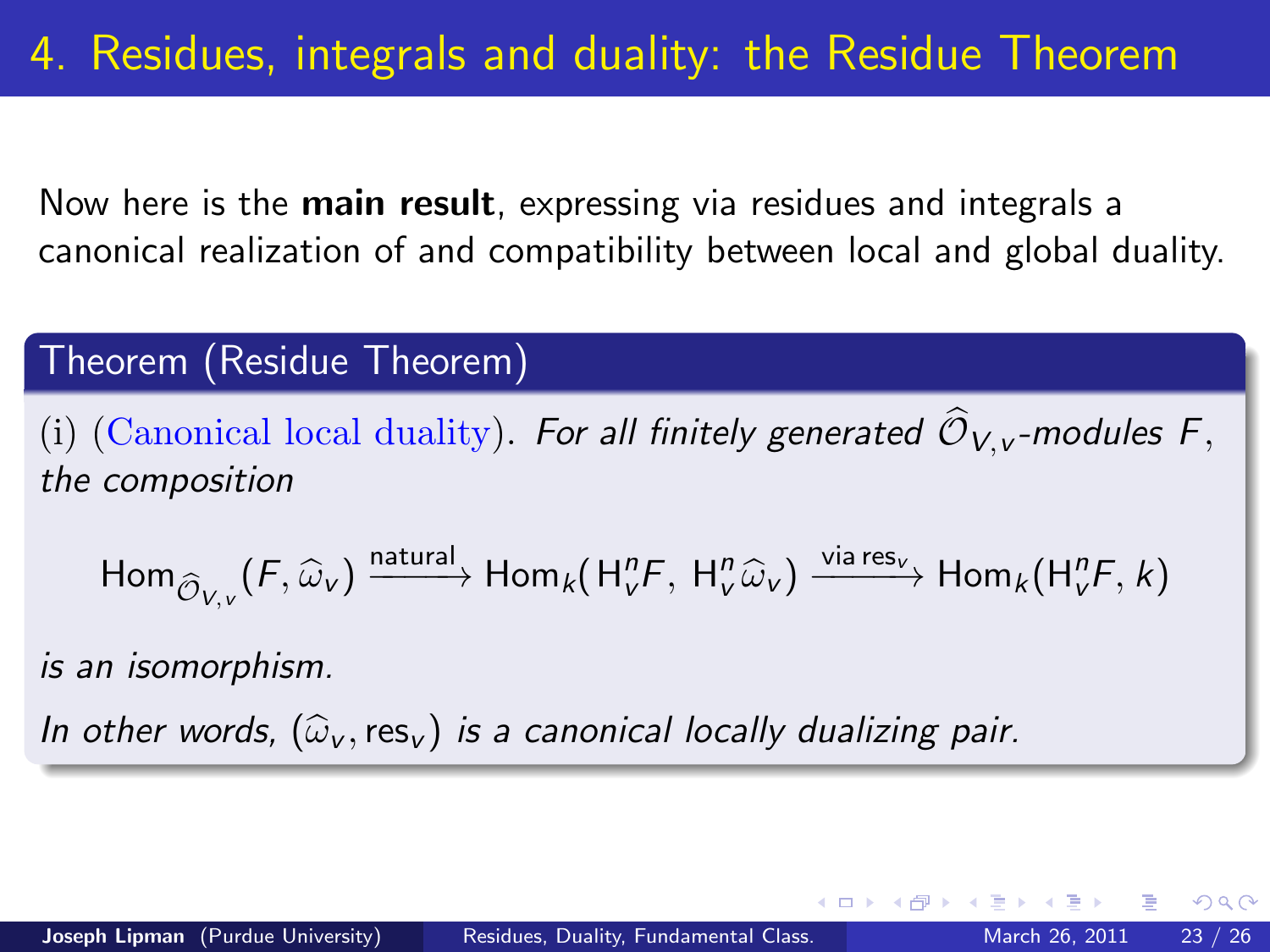(ii)  $(GIobalization)$ . For each proper n-dimensional k-variety V there exists a unique map

 $\int_V$ : H<sup>n</sup>(V,  $\omega_{V/k}$ )  $\rightarrow$  k

such that for each  $\mathsf{v}\in\mathsf{V},$  with  $\gamma_\mathsf{v}\colon\mathsf{H}^n_\mathsf{v}(\omega_\mathsf{v})\to \mathsf{H}^n(\mathsf{V},\omega_{\mathsf{V}/k})$  the natural map (derived from the inclusion of the functor of sections supported at v into the functor of all sections), the following diagram commutes.



(iii) (Canonical global duality). For each V as in (ii), the pair  $(\omega_V, \int_V)$ is dualizing.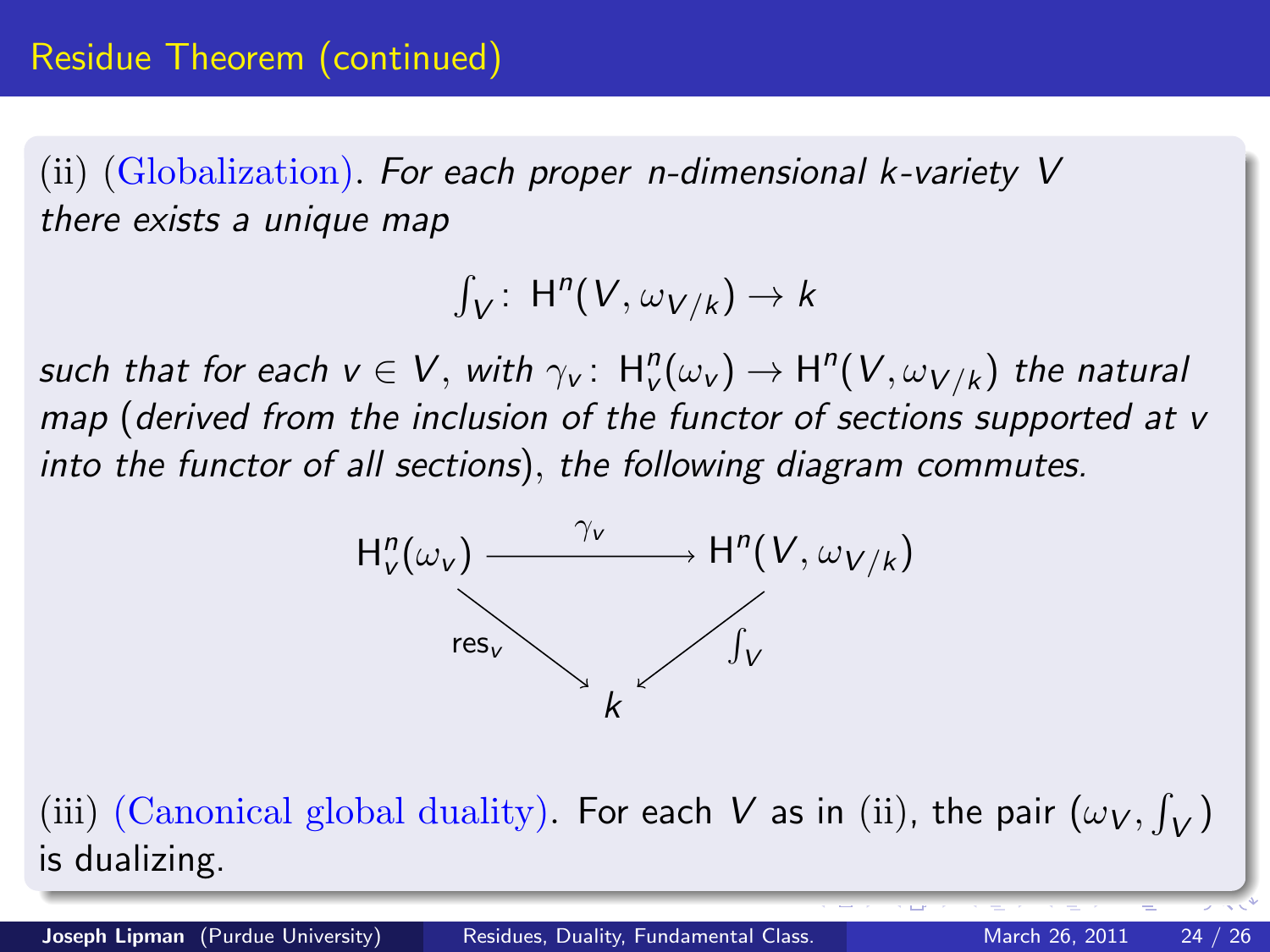Fundamental class. As in the case of curves, what one shows when generalizing to, say, a proper flat map  $f: X \rightarrow Y$  of schemes, of relative dimension n, is first (for example, via Grothendieck duality theory) the existence of some relative dualizing pair  $(\omega, \theta)$ , and then (if possible) the existence of a canonical map  $c_f$ —the fundamental class of f —from the sheaf  $\Omega$  of highest order relative differential forms to  $\omega$ .

This  $\mathsf{c}_\mathsf{f}$  is the foundation of the role played by differential forms in the abstract Deligne-Verdier approach to Grothendieck duality theory.

<span id="page-24-0"></span>In what went before,  $\omega$  was the sheaf of regular differentials, and  $c_f$  was just the inclusion. In more general situations, regular differentials are not always available. What one seeks then is a map which is compatible in a suitable sense with a certain trace map for differential forms, relative to a factorization of f as smooth $\circ$  finite. This is rather subtle.